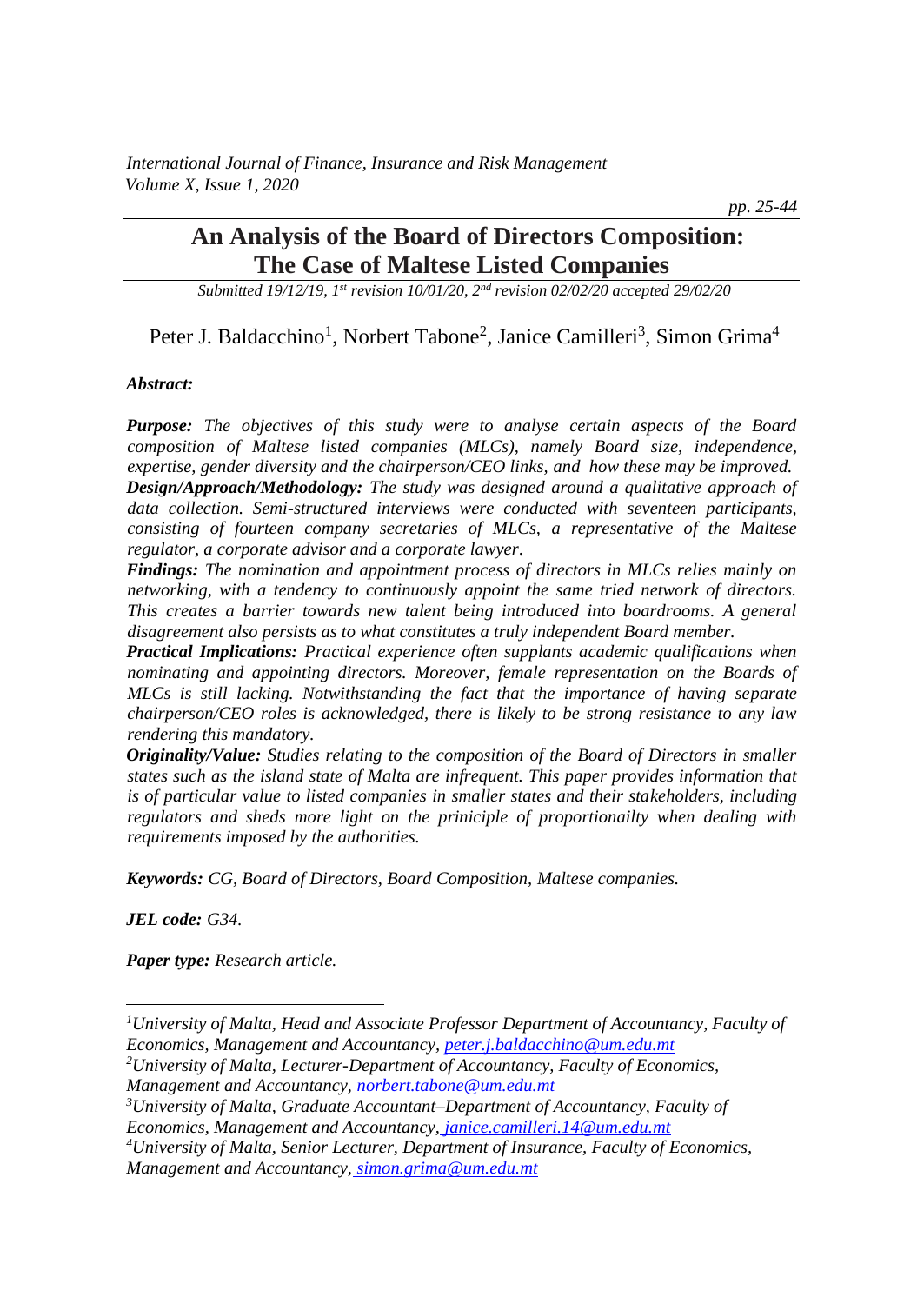# **1. Introduction**

Corporate Boards are at the pinnacle of every company and play a pivotal role in any corporate governance ('CG') system (Lipton and Lorsch, 1992), thereby making them the focal point of various efforts to improve CG (Boone *et al*., 2006). In fact, CG codes and governance professionals have long addressed the composition of the board of directors (the 'Board'), suggesting ways in which this can be improved to allow Boards to be more effectual governance agents (Monks and Minow, 2011).

**This research paper critically ascertains and analyses five aspects of board composition of Maltese Listed Companies ('MLCs'), namely board size, board independence, board expertise, gender diversity, and the chairperson/chief executive officer ('CEO') links. The study is conducted in Malta, a small island state in the European Union. It raises awareness on the need of improving CG practices relating to Board composition among Maltese listed companies. It also provides relevant suggestions assisting those in charge of CG in changing their practices and thus achieving stronger, more effective boards.**

# **2. Literature Review**

Board composition is a fundamental consideration in the corporate governance structure of a company, particularly as it influences the directors' capability of safeguarding shareholder interests. The function of the Board must therefore be underpinned by an appropriate Board composition. This study focuses on the aforementioned five aspects of Board composition within the context of the Maltese Companies Act ('CA') 1995 and the Maltese Code of Principles of Corporate Governance (the 'Code').

# **2.1 Board Size**

The Board must be of an adequate size, such that the level of skills and experience is suitable for the entity's needs. Therefore, the optimal size of the Board shall vary on a firm-by-firm basis, depending on the firm's characteristics (MFSA, 2011). However, according to the Maltese CA1995, the number of Board members of a public company should not be less than two (Laws of Malta, 1995).

Numerous academics (Kim *et al*., 2010; Lehn *et al*., 2009) affirm that Boards of a smaller size function more effectually than Boards of a larger size because of the high co-ordination expenses and free-rider issues linked to larger Boards. Furthermore, with larger Boards, there is a tendency for individual directors to presume that the many other directors are monitoring. In contrast, directors in smaller Boards tend to make a greater effort than they otherwise would, since there would be few other directors overseeing the company (Kim *et al*., 2010). Smaller Boards also facilitate communication and decision-making among the directors and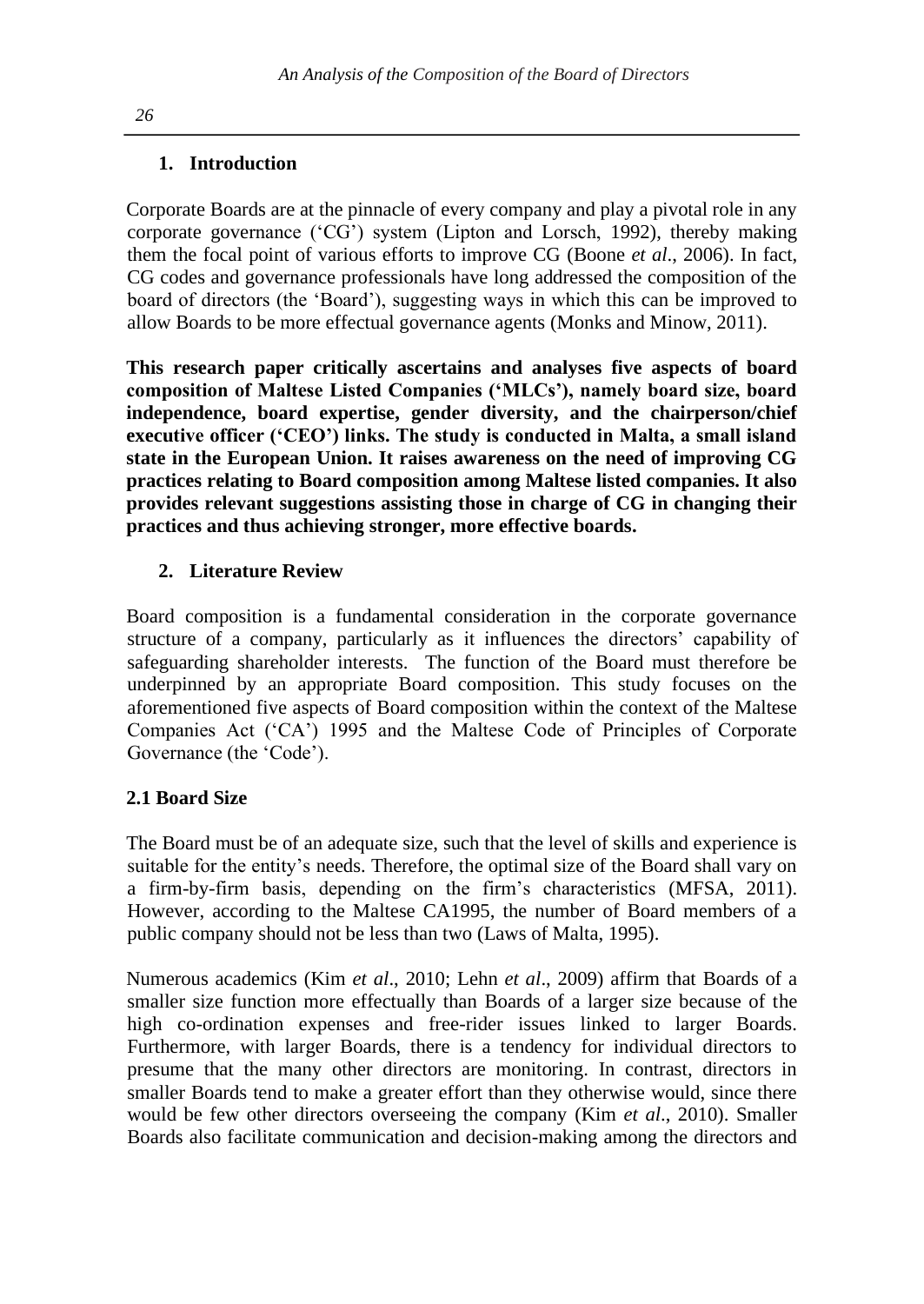enable them to have more effectual and candid deliberations. This makes it easier to reach consensus (Lipton and Lorsch, 1992).

On the other hand, larger Boards are thought to have better and increased information and access to resources (Lehn *et al*., 2009) as collectively Board members possess more knowledge and skills. Moreover, Boards of a larger size tend to provide better and impartial counsel to senior management. Therefore, larger Boards enhance both the monitoring and advisory role of the Board (Cohen *et al*., 2002). Furthermore, unlike smaller Boards, larger ones are dominated less easily (Anand, 2007).

### **2.2 Board Independance**

Directors may be classified as either executive directors ('EDs'), non-executive directors ('NEDs'), or independent non-executive directors ('INEDs') (Goergen and Renneboog, 2000). EDs are those directors who are also managers, officers or employees of the organisation (Anand, 2007). On the other hand, NEDs are directors who are not linked to the company's daily management and who are not employed by the company (Caruana, 2017). NEDs may be further categorised as independent or non-independent. Independent directors do not have any close relations with the company and are mainly inducted for their abilities and skills. Non-independent directors have a close relationship with the organisation, despite not forming part of management or being employees of the company (Anand, 2007).

The Code recommends that Boards should involve a mixture of "*executive and nonexecutive directors, including independent non-executives*", whose independence is to be ascertained by the Board (MFSA, 2011). However, being based on the complyor-explain principle, the Code gives companies the flexibility not to adhere to such a recommendation.

Customarily, the concept of Board independence has been understood as a prerequisite for the Board to be able to provide effective and impartial oversight (Ringe, 2013) since INEDs are less vulnerable to capture by management (Gordon, 2006). However, the term 'independence' lacks a clear definition (Ringe, 2013). Furthermore, despite the increasing importance given to independent Board members, studies indicate a shortage of INEDs, both in Malta (Sant, 2003) and abroad (Chen and Moers, 2018). It is hard to find individuals who are completely and explicitly independent of the company's management (Kim *et al*., 2010). Secondly, given the various responsibilities assigned to INEDs, their incentive structure is quite weak. This potentially reduces the number of individuals who are willing to fill directorship positions. Furthermore, high scrutiny from third parties, such as shareholders and regulators, has discouraged INEDS from taking on too many directorships in order to ensure that they have adequate time to dedicate to the workload arising from their existing directorships (Chen and Moers, 2018). On the other hand, others claim that the main problem is the lack of skill as opposed to the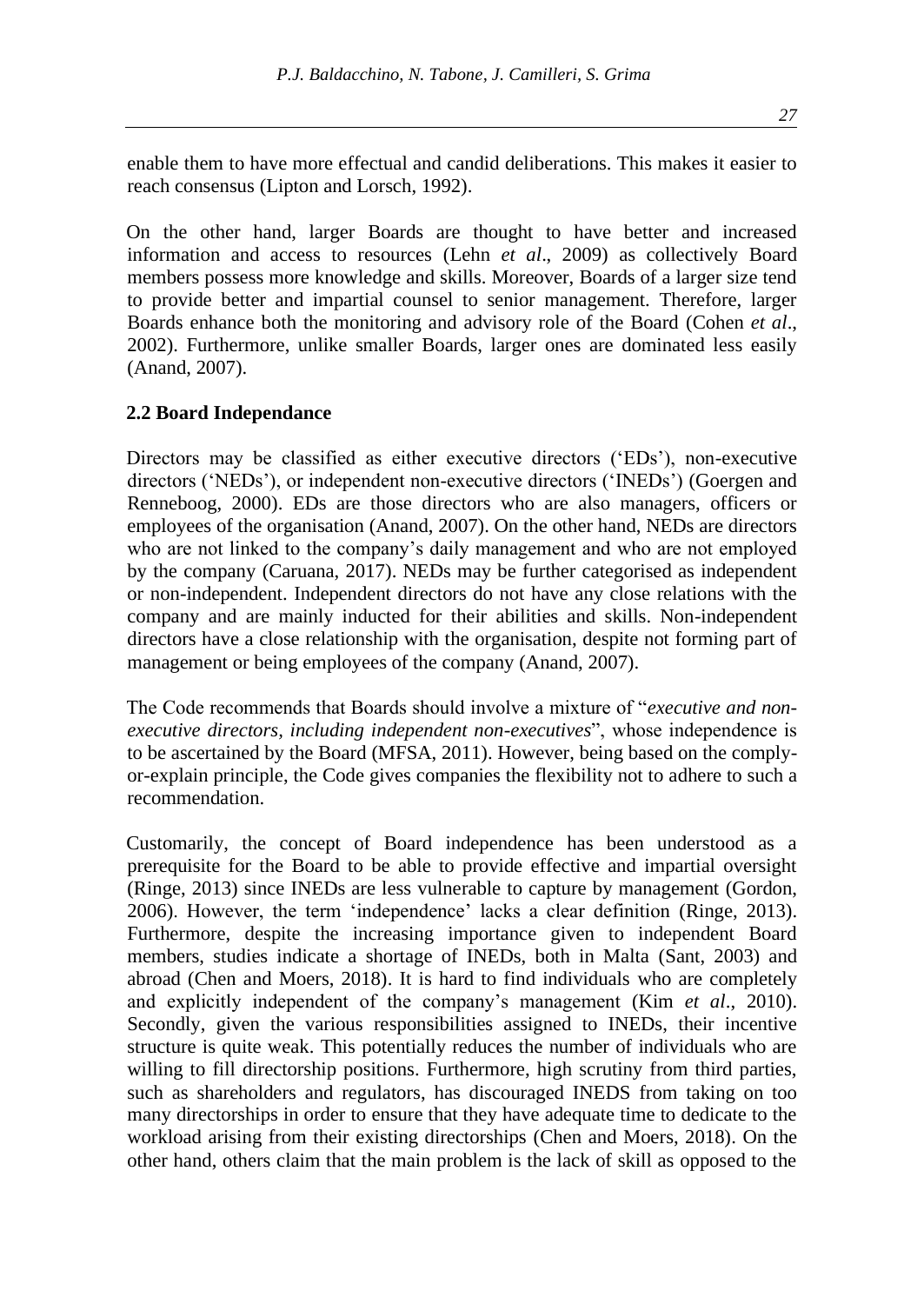absolute independence of Board members (Davies and Hopt, 2013). Some even claim that INEDs may be too independent to comprehend the intricacies of the company which they are supposed to monitor (Nordberg, 2011). Sheer independence without knowledge regarding the entity's operations is undoubtedly improper (Gordon, 2006).

# **2.3 Board Expertise**

The best way to manage the disruption experienced by companies today (EY, 2016) and to gain competitive advantage (Bilimoria and Wheeler, 2000) is to harness the power of different ideas from diverse groups of people (EY, 2016). To this effect, the Maltese Code recommends that the Board should ascertain that it is composed of a "*diversity of knowledge, judgment and experience*" (MFSA, 2011).

Boards can only fulfil their duties effectively and efficiently if they are properly qualified (O'Sullivan, 2009). A Board should be composed of different professional expertise to ensure that it fully comprehends all matters (European Commission, 2011). Additionally, qualified directors are also able to come up with resourceful and insightful ideas as well as to provide distinctive views (Cox and Blake, 1991). Inadequate Board qualifications lead to a lack of objectivity and critical thinking (Gaur *et al*., 2015; Pace *et al.,* 2016).

Nevertheless, despite its importance, the CA does not specify any minimum qualifications or experience that the directors should possess (Bezzina *et al*., 2014b; Camilleri *et al.,* 2019). Consequently, any individual may serve as a director (Mifsud, 2008). In fact, Azzopardi (2012) found that in Malta, Board members are selected on the basis of integrity and experience, rather than academic qualifications. This is troubling considering the widely recognised adversity of managing organisations and the possible consequences to creditors of an organisation incompetently managed by its directors (Muscat, 2007). However*,* the requirement of qualifications, whether academic or otherwise, would be impracticable to the point of being virtually impossible to implement and enforce (Muscat, 2007; Mazreku *et al.,* 2018).

Nonetheless, the Code compels Board members of MLCs to be "*fit and proper*". This requirement is mandatory for companies operating in the financial services (Muscat, 2007). A fit and proper person shall have the personal traits, such as a good repute ("proper"), and the professional qualifications, competence, knowledge and experience ("fit"), required for such individual to be able to adequately fulfil the duties and obligations attached to a director's role (MFSA, 2015).

# **2.4 Gender Diversity**

Corporate Boards are experiencing increasing pressure to appoint women. Females expand the expertise at the disposal of the management of the organisation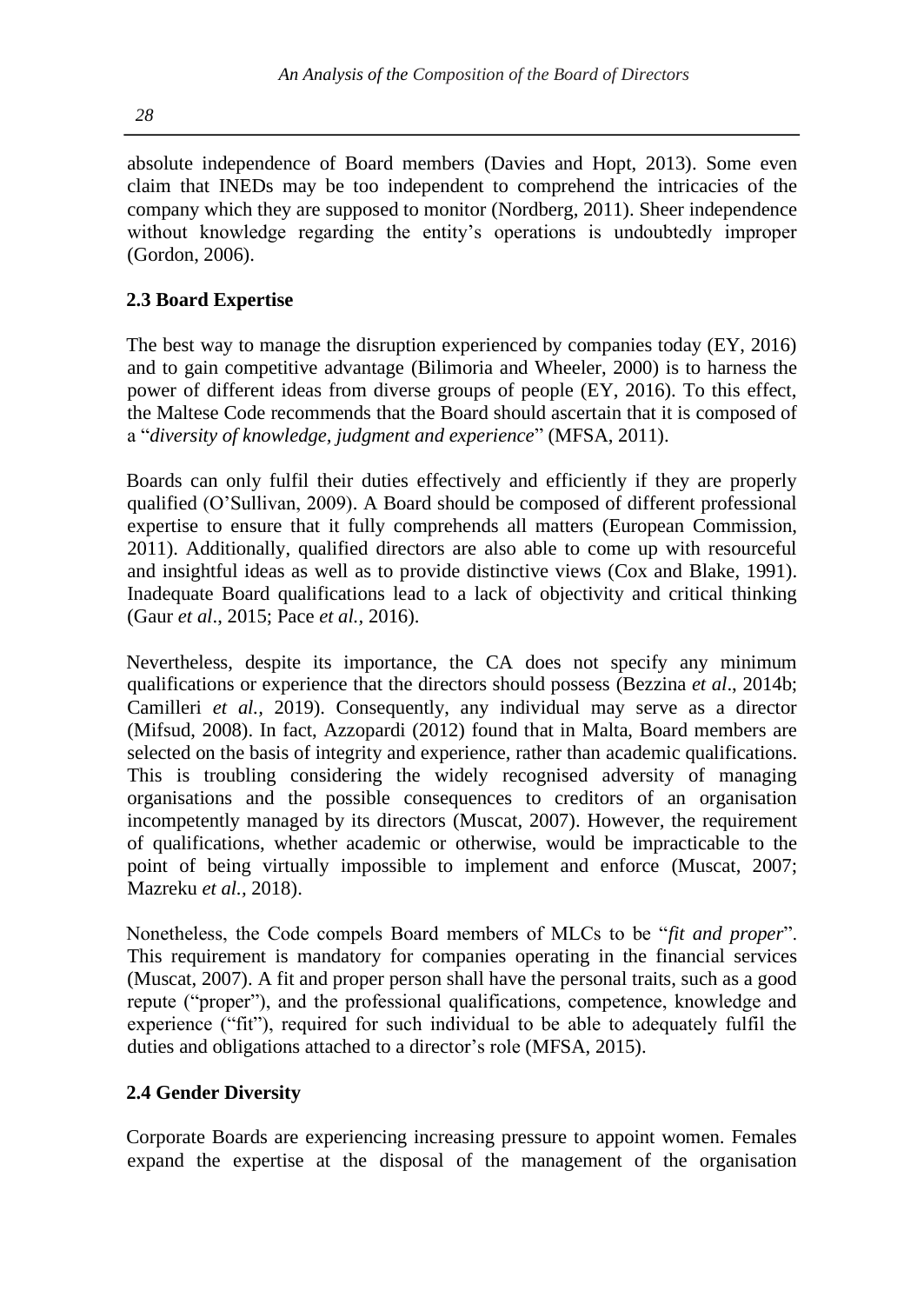(European Commission, 2011) since by considering females, companies are accessing wider talent pools for Board members (Adams and Ferreira, 2009). Evidence also suggests that Boards which are diversified in terms of gender carry out better oversight (Mishra and Jhunjhunwala, 2013) and are more inclined to hold CEOs responsible, thereby improving the company's governance framework (Adams and Ferreira, 2009). Furthermore, females tend to be more autonomous (Mishra and Jhunjhunwala, 2013) since they are not part of the "old boys club" (Adams and Ferreira, 2009) and regularly attend Board meetings (Adams and Ferreira, 2009), thereby compelling enhanced attendance by males (Mishra and Jhunjhunwala, 2013).

Nonetheless, despite the extensive literature highlighting the benefits of gender diversity, the Maltese Code does not address gender diversity at Board level. This could be a major reason why Malta has the lowest presence of females in Boards when compared to other EU countries, amounting to only 5% (European Commission, 2016).

However, even globally, corporations have been slow to appreciate the capabilities of females, barring support roles (Singh, 2005), such as human resources and customer care (Higgs, 2003). This is partly because leaders tend to appoint individuals who are similar to them. As a result, Board members have become typecasted as male (Singh, 2005). Another reason which prevents women from climbing the corporate ladder is that they generally have greater childcare responsibilities, which usually results in them having less experience because of the higher tendency towards career breaks and reduced working hours. This will likewise deter women from promotions.

Other obstacles include the absence of female predecessors and role models showing that females can occupy such roles and be successful in boardrooms, and that such positions are open to women (Ford and Rohini, 2011). Comparably, the appointment of directors often relies on networks of existing directors, who are generally males. Consequently, another reason which impedes women's presence on Boards is the difficulty experienced by potential female directors when accessing networking opportunities (Lord Davies of Abersoch, 2011).

#### **2.5 The Chairperson/CEO links**

The chairperson is responsible for the leadership of the Board (Kakabadse *et al*., 2010), while the CEO is responsible for the leadership of the firm (Lorsch and Zelleke, 2005). Following recent corporate scandals, regulators are continuously demanding that the roles of the chairperson and CEO are held by different persons (Wilson, 2009) so as to ensure that the Board is independent from the company's management (Lorsch and Zelleke, 2005).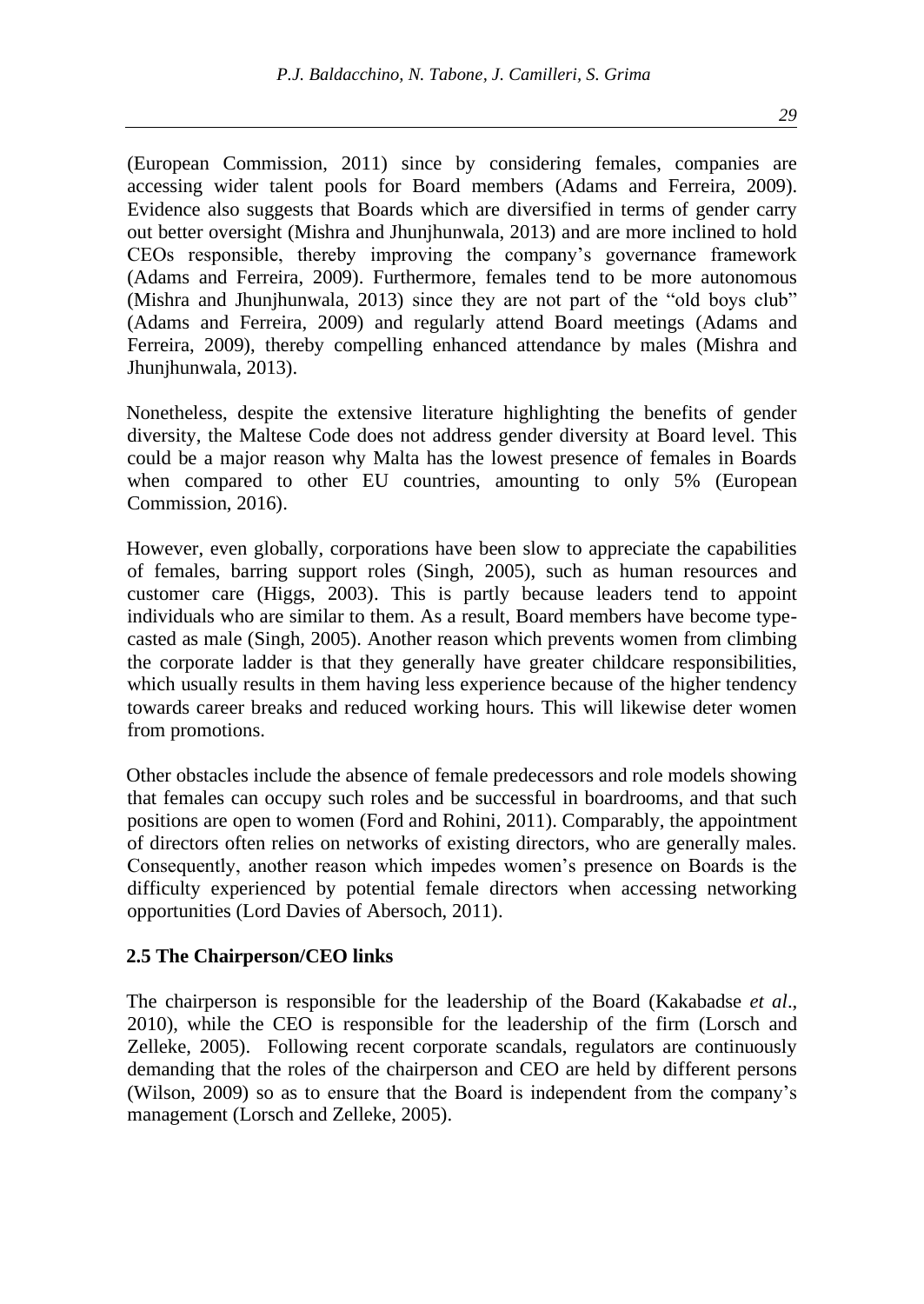In the absence of such independence, and because of the concentration of power emanating from combining the two roles, the Board will not be able to carry out its oversight and control function effectively (Duke and Kankpang, 2011). Evidently, the Maltese Code proposes that the roles of the chairperson and CEO should be separate to ensure that no one person has "*unfettered powers of discretion*" (MFSA, 2011). Yet, it permits the combination of the two roles so long as a justification is given to the market and the organisation's stakeholders (Baldacchino, 2017).

The Code also considers the fact that in certain circumstances, combining the two roles may be inevitable (MFSA, 2011), a situation referred to as chairperson/CEO duality (Baldacchino, 2017). Proponents of chairperson/CEO duality claim that there should only be one boss (Baldacchino, 2013), otherwise the chairperson would simply be a figure-head, or else would overpower the CEO (Monks and Minow, 2011). Therefore, chairperson/CEO duality eliminates possible conflicts and power struggles between the chairperson and CEO (Solomon, 2013). Moreover, chairperson/CEO duality allows the chairperson/CEO to administer and coordinate the Board's deliberations more competently and efficiently as s/he has a broader range of information and awareness (Solomon, 2013).

The chairperson may hold an executive or non-executive role (NACD, 2017). The Code and the King Committee on Corporate Governance (2016) recommend an independent non-executive chair since such a role reinforces Board independence, and allows a more effective assessment of the CEO (Jensen, 1993). A non-executive chair also increases the likelihood that the chair will perform his/her role effectively, and not stray away to matters concerned with the daily management of the company (Wilson, 2008). On the other hand, an executive chair may provide valuable benefits to the Board as s/he is more knowledgeable about the organisation's limitations and opportunities and has access to critical information about the organisation's operations and its business environment (Raheja, 2005).

The CEO may either be a Board member, a regular *ex-officio* participant, or a Board participant only upon invitation (Lieu, 2016). Those in favour of the CEO serving as a Board member assert that this provides the CEO with greater integrity and authority within the company and leads to better informed decisions since the CEO can provide inside information on the company. On the other hand, those against the CEO being a Board member argue that this is essential in keeping the management role distinct from the governance role.

However, in such cases, the CEO should still attend Board meetings (Council on Foundations, 2010). In this respect, some contend that the CEO should be normally asked to attend all Board meetings, while others argue that the chairperson should attend only upon invitation and for specific meetings, if not only upon specific matters (Lieu, 2016). In any case, it is important for conflicts of interest arising from the presence of the CEO, to be avoided, such as for instance, when the Board is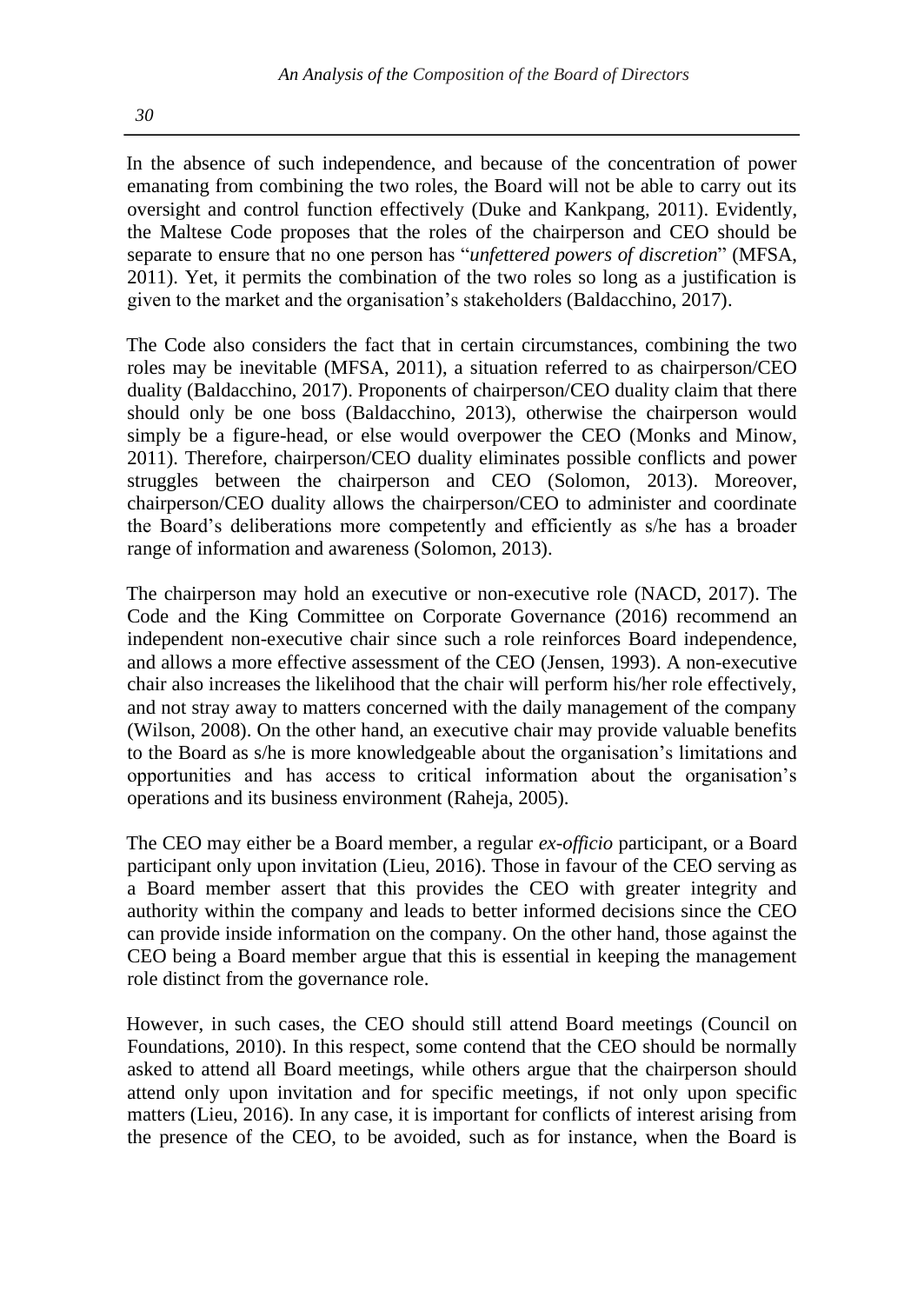setting the CEO's remuneration, or evaluating the CEO's performance (Council on Foundations, 2010).

# **3. Research Methodology**

## **3.1 The Research Tool**

The research tool deemed to be most appropriate for achieving the research objectives of this study was the scheduled semi-structured interview which was prepared after reviewing the literature summarised above to be used as a guide in order to ensure that all the questions and topics, which are required to properly address the research areas, are covered (Harrell and Bradley, 2009). The study is therefore predominantly a qualitative one where information is required directly from those experiencing the phenomenon under investigation. Since the interviews were semi-structured in nature, they provided interviewees with the opportunity to respond to the interview questions as they desired, whilst they enabled the researcher inquire further and obtain a deep understanding of the rationale of participants. Moreover, since all interviewees were probed with the same questions, the data gathered could be compared and statistically analysed (McIntosh and Morse, 2015).

The interview schedule prepared for the purpose of this study, which comprised a combination of closed-ended and open-ended questions, was aimed towards equity MLCs and Corporate Governance Experts ('CGEs'). A five-point Likert scale, with '1' being strongly disagree and '5' being strongly agree, was used for the closedended questions.

# **3.2 The Sample Choice**

The use of Malta as the case for this study follows the ideals of various prominent researchers such as Bezzina *et al.* (2012), Bezzina *et al.* (2014a), Briguglio (1995), King (1993) and Magri *et al.* (2019), who used islands and small states, as small scale laboratories for more complex politics, regulations and policies of larger countries. Moreover, this study enables us understand whether the principle of proportionality incorporated in the EU Lisbon Treaty, 2007, Article 3b, 1 and 4 work (Xuereb *et al.,* 2019).

#### **3.3 The Sample Population**

The selection of the research population is fundamental to every study (Martínez-Mesa *et al*., 2016). Company secretaries ('COSECs') of MLCs were chosen as the target population for the study since they participate extensively in the CG function of MLCs and are fairly acquainted with the provisions of the Code. Fourteen interviews were conducted with COSECs, representing eighteen different MLCs (since two of the interviewees occupied the secretarial role for more than one MLC) out of a total of twenty four Maltese Equity-Listed Companies as at 31st March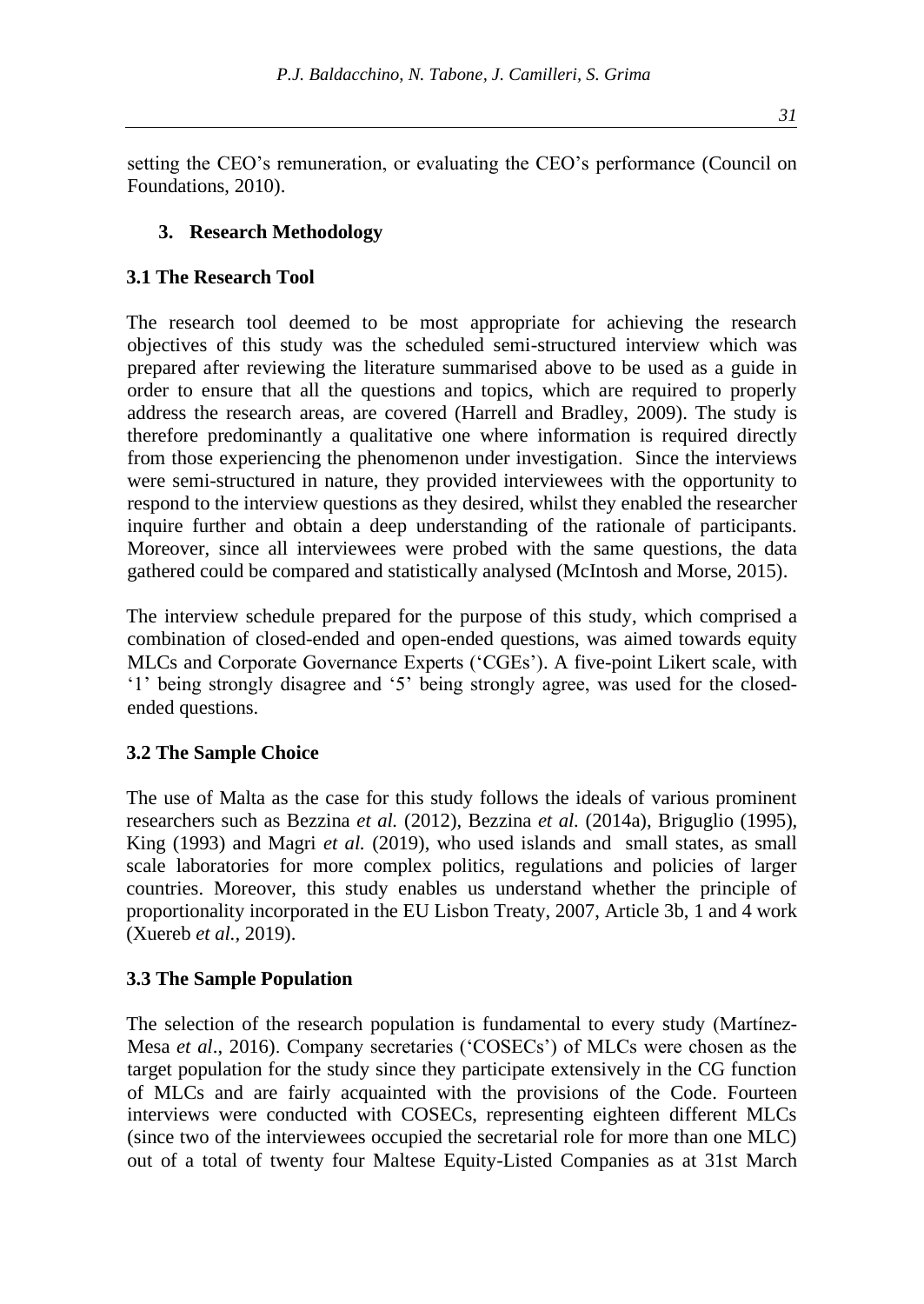2019. Three other interviews were also carried out with CGEs, including a representative of the Malta Financial Services Authority ('MFSA'), a corporate advisor and a corporate lawyer; their participation was deemed to be important to obtain a more comprehensive analysis of the research topic. The interviewees for this study included a combination of company secretaries, professionals working in the financial services industry and the Maltese financial regulator. The researchers have therefore sought to select the most relevant data sources to collect their research findings, and this within the context of Malta, being a small island state within a limited number of listed companies.

Therefore, interviewees with past experience or who were experiencing the phenomena under study were selected with the objective of gathering the most relevant and enriching data pertinent to the research area. The interviews where deemed to be conclusive when reaching saturation (Guest *et al.,* 2006; Mason 2010; Morse 1995).

# **3.4 Data Analysis**

Qualitative data was gathered through the open-ended questions included in the interview schedule. The researchers also probed further into the participants' rationale by asking them to elaborate further on the reasons for the responses given, thereby focusing on the participants' understanding on the subject matter under investigation. The interviews were duly transcribed and the responses were then examined using the thematic approach (Braun *et al.,* 2006) to analyse the similarities and disparities in the responses given.

# **3.5 Limitations and Significance of the Study**

Although every effort has been made to conduct a comprehensive study on the subject matter, it remains that the study is subject to a few of limitations. Firstly, all participants in the study were Maltese and the findings of the study are therefore limited to Malta. However, this was the scope of the study so as to udnerstand how the principle of proportionailty in applying and imposing requirements works in smaller EU jurisdictions (below the 3 million population).

Moreover, validity of the data as noted above was achieved at the saturation point by means of the fourteen interviews conducted with the COSECs, representing eighteen different MLCs, duly keeping in view that the interviewees comprised the most significant and relevant officers within the limited number of Maltese listed companies. Finally, in this study, emphasis was only placed on aspects of Board composition which were deemed to be more important. In particular, the element of Board diversity was restricted to gender and to the mix of qualifications and skills.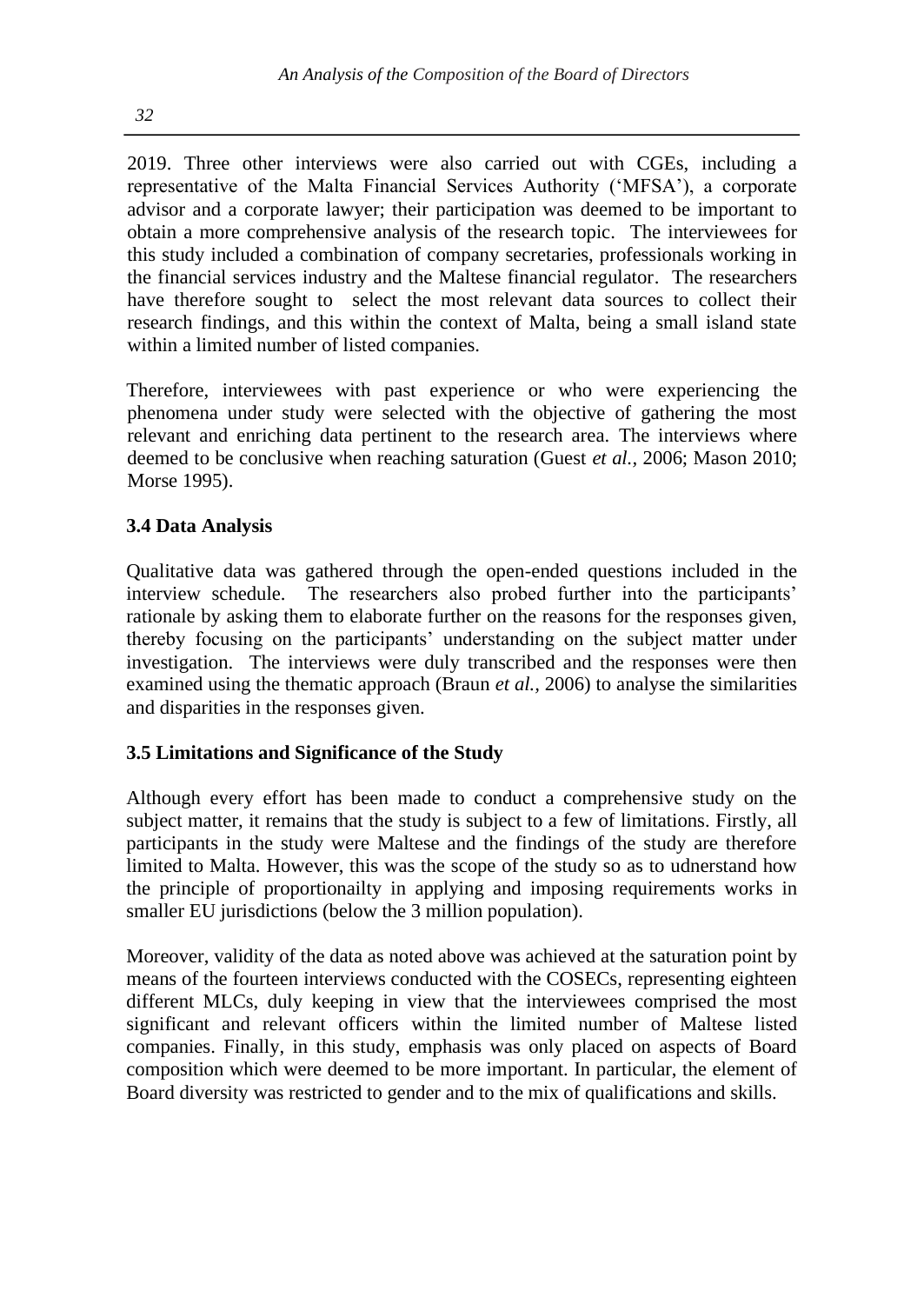### **4. Findings and Discussion**

An effective Board is to include an appropriate balance of a number of aspects, each of which plays its part in determining the overall suitability and relevance of such Board in governing a company. This may be closely analogous to the appropriate ingredients one is to include in a well-baked cake.

## **4.1 The First Ingrement: The Right Board Size**

#### *4.1.1 Small vs large boards: Efficiency vs extensiveness?*

The research findings indicate that the majority of respondents (11) believed that smaller Boards make it easier hold discussions. Some respondents (3) argued that it was also easier to reach a quorum with a smaller board. Yet, one participant (1) considered that such Board size is no longer considered relevant when the directors present a highly convincing argument. Moreover, it was considered by most respondents (10) that it was easier to reach consensus in smaller Boards. This is because, with fewer Board members, there is less possibility of conflict or disagreement. However, some interviewees (7) opined that the ease with which consensus is reached does not solely depend on the number of the Board members, but equally on the personalities of the directors themselves.

On the other hand, in line with the findings of Lehn *et al*. (2009) and Cohen *et al.* (2002), most interviewees (13) argued that larger MLC Boards are often better able to carry out their monitoring and advisory roles, because such Boards usually have a more extensive range of skills, providing for different perspectives and superior access to resources. However, a number of respondents (6) took the position that this is not always the case as the Board's ability to properly carry out its functions does not depend merely on the number of Board members, but also, and sometimes even more importantly, on the quality of the Board members themselves.

#### *4.1.2 A perennial question: What is an appropriate board size?*

The Maltese regulatory framework does not exact a maximum number to the Board of any public entity, and the only relevant proviso in the Code is that "*the Board should not be so large as to be unwieldy*". Indeed, the majority of respondents $(14)$ were against the introduction of any Board capping as this would be tantamount to a rigid one-size-fits-all legal requirement for MLCs. On the other hand, without any specific legal guidance at all, difficulties will linger as to *how, when* and *who* is to determine such number in each MLC.

Boards may turn out to be too large or too small, unless the appropriate criteria for deciding size are taken into consideration. These criteria are to revolve around the particular circumstances of each company, and may include considerations of its industry, the spread of its shareholders, its competitors and markets, and the resulting skillsets. Company promoters and, later, those in charge of CG, need to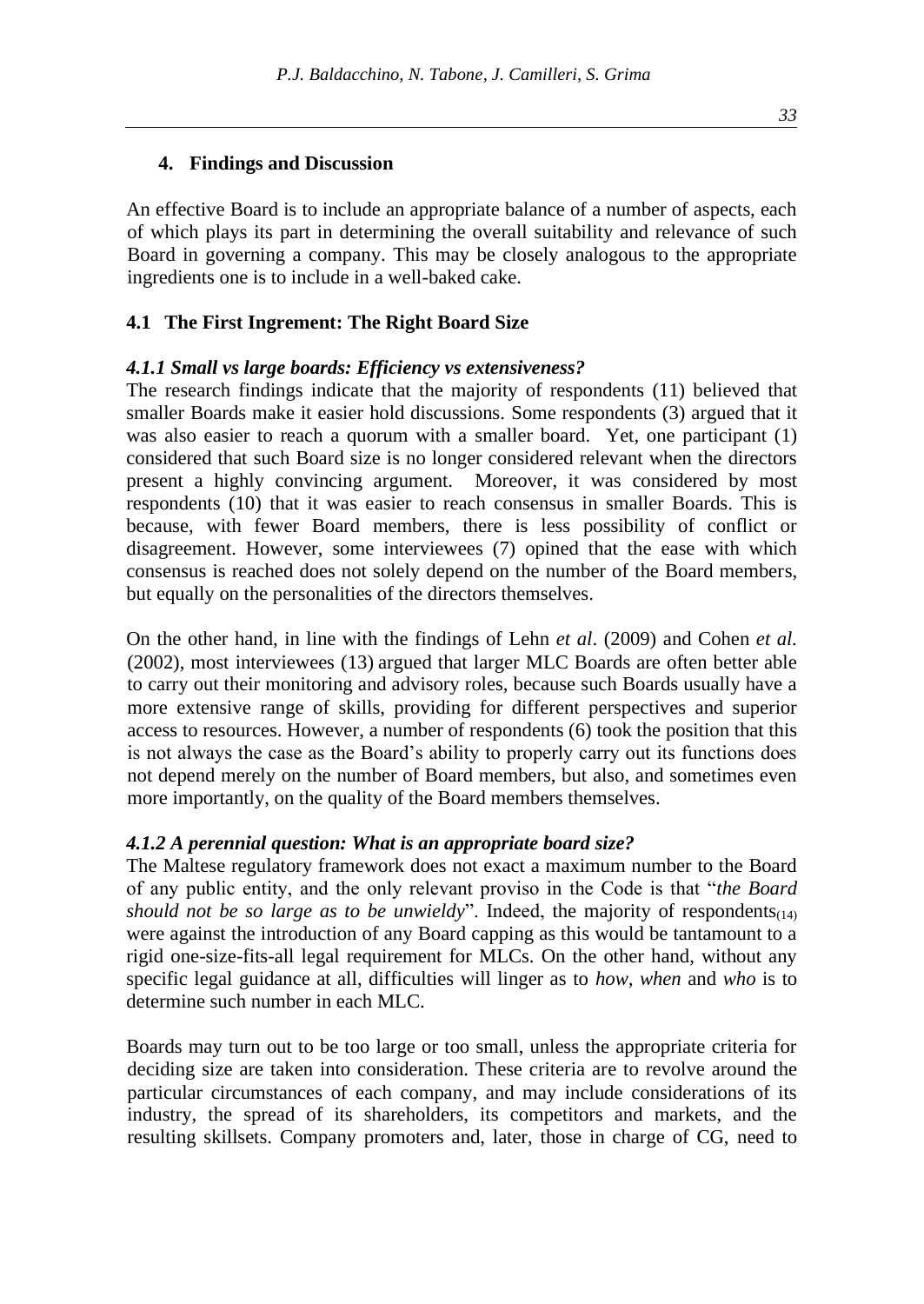ensure that the number of directors is and remains a fitting and balanced one even as the company progresses.

#### **4.2 The Second Ingredient: Board Independence**

*4.2.1 Is the Board sufficiently balanced? What are the different types of directors?* In line with the Code, Anand (2007) and Caruana (2017) contend that an ED is one who is involved in the daily operations of a company, while a NED is one who is not so involved. However, the CA (1995) does not address such difference. In fact, some respondents $\epsilon_{60}$  contended that the distinction between EDs and NEDs is not always a black-and-white issue. In particular, the distinction starts to become a grey area in respect of non-executive directors and the extent to which they may involve themselves in company activities without being deemed to be executive. A proper legal definition could eliminate any such ambiguity in distinguishing between EDs and NEDs, if such a definition includes some additional criteria to that of mere involvement in the day-to-day running of the organisation.

A number of respondents $_{(6)}$  found the distinction between NEDs and INEDs to be even more vague. In this respect, Kim *et al.* (2010) argue that the determination of the independence of directors is difficult as the exact criteria have not been found. In fact, both the Code and Listing Rules merely provide a non-exhaustive list of situations which are to be considered when determining director independence. Consequently, as stated by one  $CGE_{(1)}$ , directors may be deemed to be independent *"even in situations when they are clearly not so*". It may therefore be a matter of tightening up the legal framework so that it provides more clarity without becoming too prescriptive. If it is difficult to establish detailed criteria, one may rather choose to set out more examples of practical situations and case studies to help the proper ascertainment of the independence or otherwise of a Board member. For example, may additional remuneration earned in relation to the job of a director, such as that earned from being part of a Board sub-committee, be deemed to impair independence? If so, at what point may such additional remuneration become significant or material?

#### *4.2.2 Executive, non-executive or independent directors?*

In line with the Code recommendations on Board composition, almost all interviewees $_{(16)}$  agreed that the Board needs to be composed of both EDs and NEDs if it is to have an adequate mix of Board members. In their view, having a balance of EDs and NEDs helps the Board to be equipped with the relevant inside and outside knowledge, objectivity and skills that are necessary to monitor, advise and formulate strategy. However, as Muscat (2007) pointed out, the Code did, and as yet does not establish any mechanism to ensure that both EDs and NEDs form part of the Board. Although the Board is responsible for the appointment of EDs, an appropriate ED/NED mix is difficult to obtain because one can hardly find executives who are both able and willing to sit on Boards. In this respect, one may argue that inviting executives as participants of Board meetings may be enough, as they will still be in a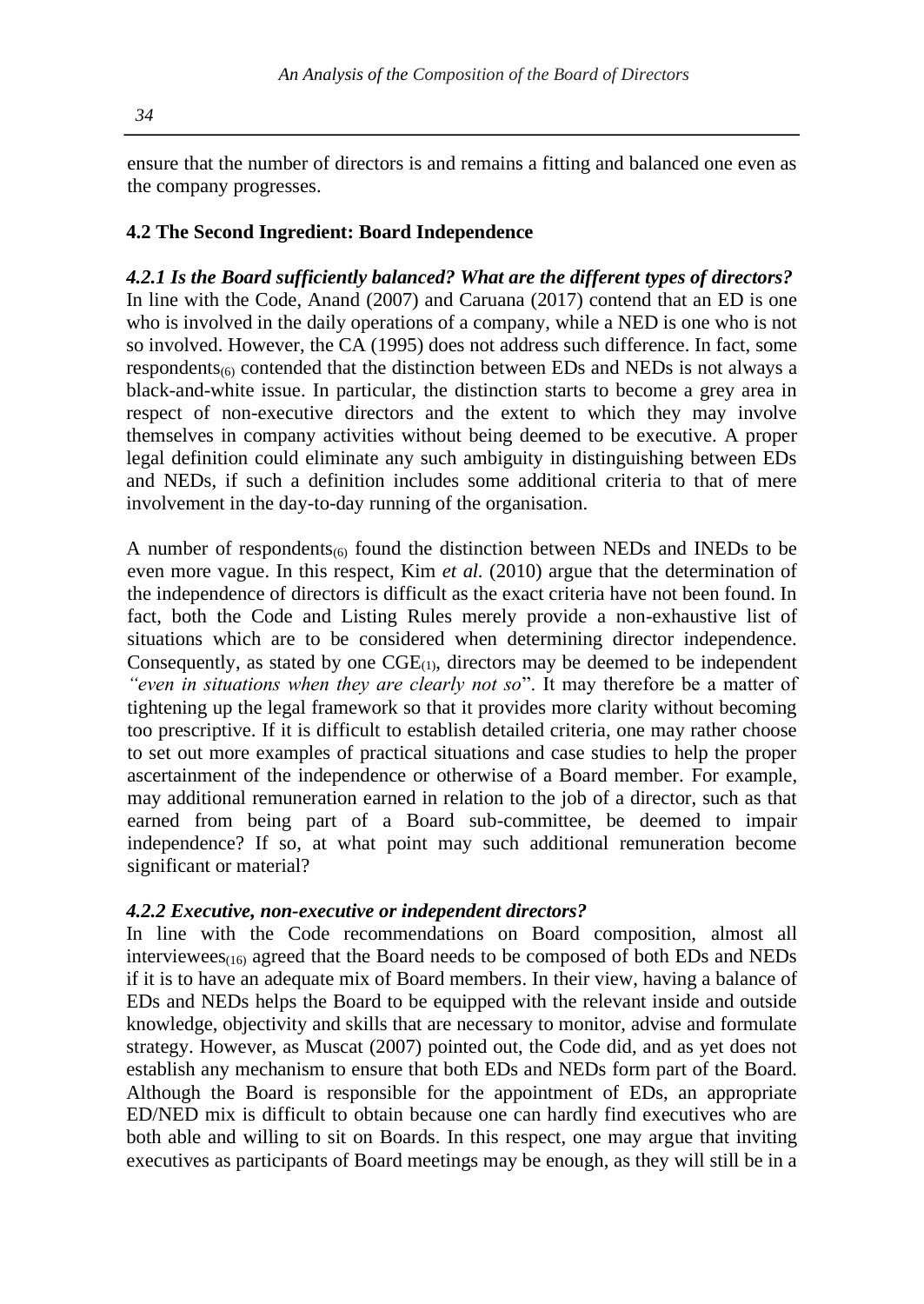position to share their knowledge and insights with their Board. Yet, mere participation may lead to executives not being held fully responsible and accountable for their actions or for any resulting decisions made by their Board.

The Code further recommends that at least one-third of the Board is to be made up of NEDs, most of whom are to be independent. This is to help the Board ensure that its decision-making is not dominated by any member, given that, as stated by Gordon (2006), NEDs, and particularly INEDs, are less vulnerable to capture by management. However, a few of the respondents $(4)$  noted that ensuring the right balance with one-third of the members being NEDs or INEDs probably remains questionable.

#### *4.2.3 How clear are the attributes of an independent Board member?*

An INED is to have a number of attributes. All interviewees (17) maintained that the most important attribute is the ability to think autonomously from the other directors on the Board. Yet, such an attribute - symptomatic of real independence of mind - is not specifically referred to anywhere in the Maltese regulatory framework.

Another attribute found to be important by most interviewees $_{(14)}$ , and possibly even more relevant within this small country context, is that an INED is to have no business or family relationship with the company. While in the case of such an attribute the Code makes a specific reference, yet the definition of what a prohibited business or family relationship would actually consist of remains lacking. While previous research, such as that of Baldacchino (2017) has forwarded some examples, more research in this area would be helpful, as it is not a matter of simply emulating the position taken by other larger countries.

These clarifications may be even more enlightening if they are made in conjunction with regulatory requirements such as that of Boards having to delegate the classification of each Board member to independent consultants to determine whether they are NED or INED. Thus, this would further ensure the ascertainment of the attributes of a truly independent director without any possibility of conflict of interest.

#### *4.2.4 Is the present twelve-year tenure period too rigid?*

The majority of respondents (12) agreed that, as the Code and Listing Rules stipulate, in ascertaining the independence or otherwise of a director, the tenure of a director (set at a threshold of twelve years) needs also to be taken into consideration. Yet, there are clear indications that a number of long tenures actually persist in MLCs. Could it be that the present Code recommendation of a maximum director tenure of twelve years is not always practicable? While such a fixed upper limit may normally seem to be reasonable, it is probably more acceptable for Board tenures to be set within a maximum range of five years, for instance, such as between seven and twelve years. Any tenure not adhering within such range may then be made compulsorily subject to published detailed justification. Clearly, as has already been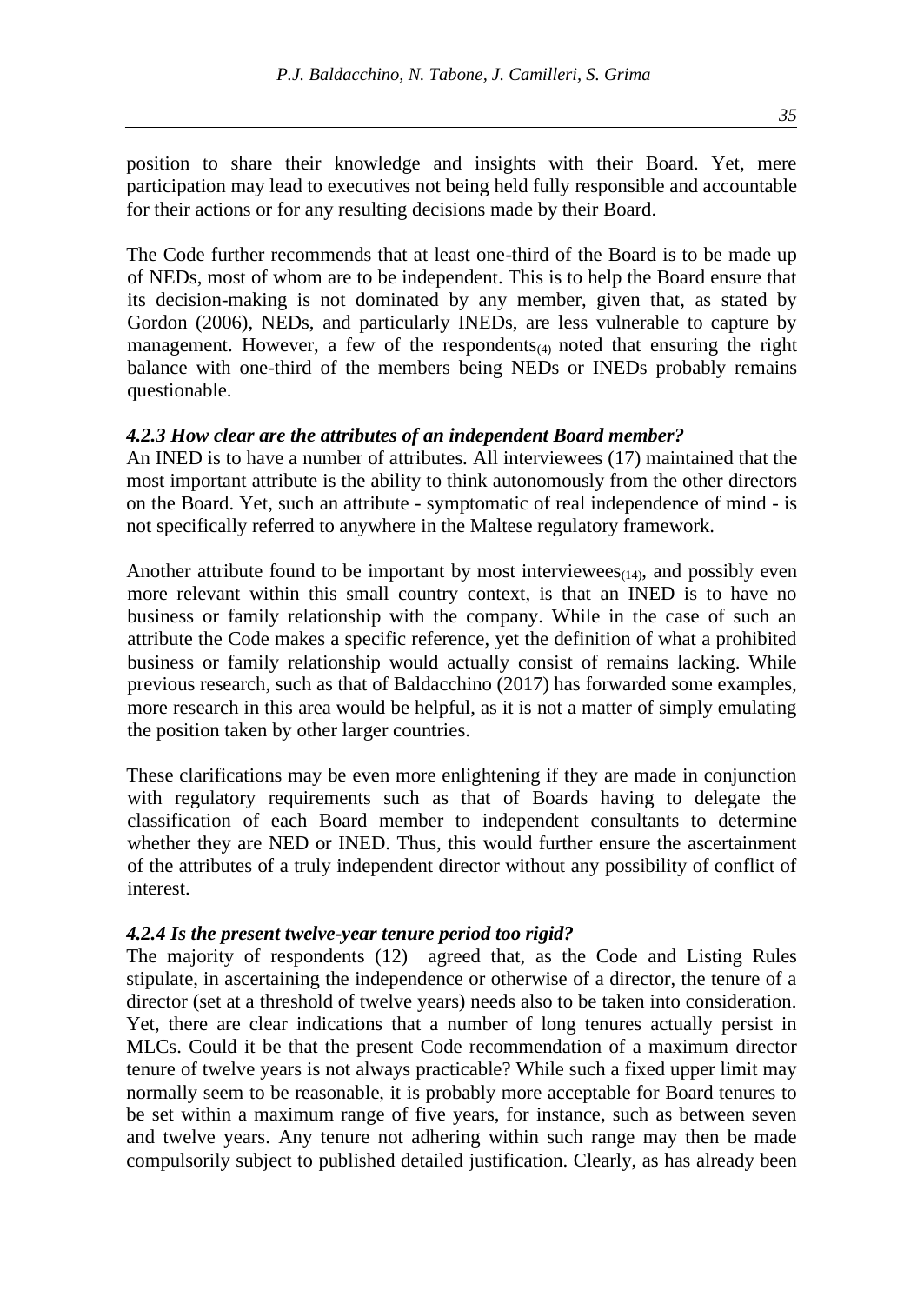suggested by the literature with respect to other CG measures, it is far from enough to have such maximum tenure being merely recommended by the Code. At the same time, the flexibility provided by the upper limit range helps towards ensuring that there is no shortage of members suitable to satisfy the independence criteria.

# *4.2.5 Is the small-country golden boy network to be tackled?*

In their study, Chen and Moers (2018) found that the shortage of INEDs has been caused by the high scrutiny of shareholders which has discouraged independent directors from holding multiple directorships. In this study, most interviewees (11) instead indicated that a major factor restricting the number of INEDs is the widespread preference by shareholders and different companies for the "*golden boys*", thereby resulting in the incidence of multiple directorships. The same interviewees argued that multiple directorships may easily give rise to conflicts of interest and may discourage other persons from showing interest in directorship roles as they often perceive the situation as competing against an already established network of directors.

In this regard, a few respondents $_{(3)}$  asserted that the Nominations Committee ('NC') has an important role to play. In particular, it may instigate a more deeply thoughtout nomination and appointment process which does not have to rely on networking. Furthermore, an internal evaluation of top management by such Committee should indicate the most capable and suitable individuals for the role of EDs. The NC, through its active processing, may also easily be in a position to recommend competent individuals for non-executive directorship roles. Unfortunately, the study indicates that as yet, most companies do not have such a Committee, as is confirmed by recent literature. This points towards the need to consider making NCs compulsory in the Maltese Listing Rules in the same manner as Audit Committees.

# **4.3 The Third Ingredient: Board Expertise**

# *4.3.1 Is it formal qualifications vs experience?*

Interviewees (17) were unanimous in that a mix of professional qualifications is considered crucial for Boards to fulfil their duties effectively and efficiently. This is line with the arguments put forth by O'Sullivan (2009), the EU Commission (2011), Cox and Blake (1991), and Gaur *et al*. (2015). Furthermore, having such a mix creates a competitive advantage (Bilimoria and Wheeler, 2000).

Formal qualifications and experience do not have to be alternative forms of expertise, as some respondents seem to imply. The fact that some MLCs still have a number of directors who do not hold any professional qualifications indicates that such qualifications are as yet not considered crucial in the appointment or election of directors, and this confirms the findings of Azzopardi (2012). Yet, the question arises, why, in so far as is possible, are directors not required to have both formal qualifications and experience? Probably this could be the optimal way to ensure that a Board, even a smaller one, is composed of a "*diversity of knowledge, judgment and*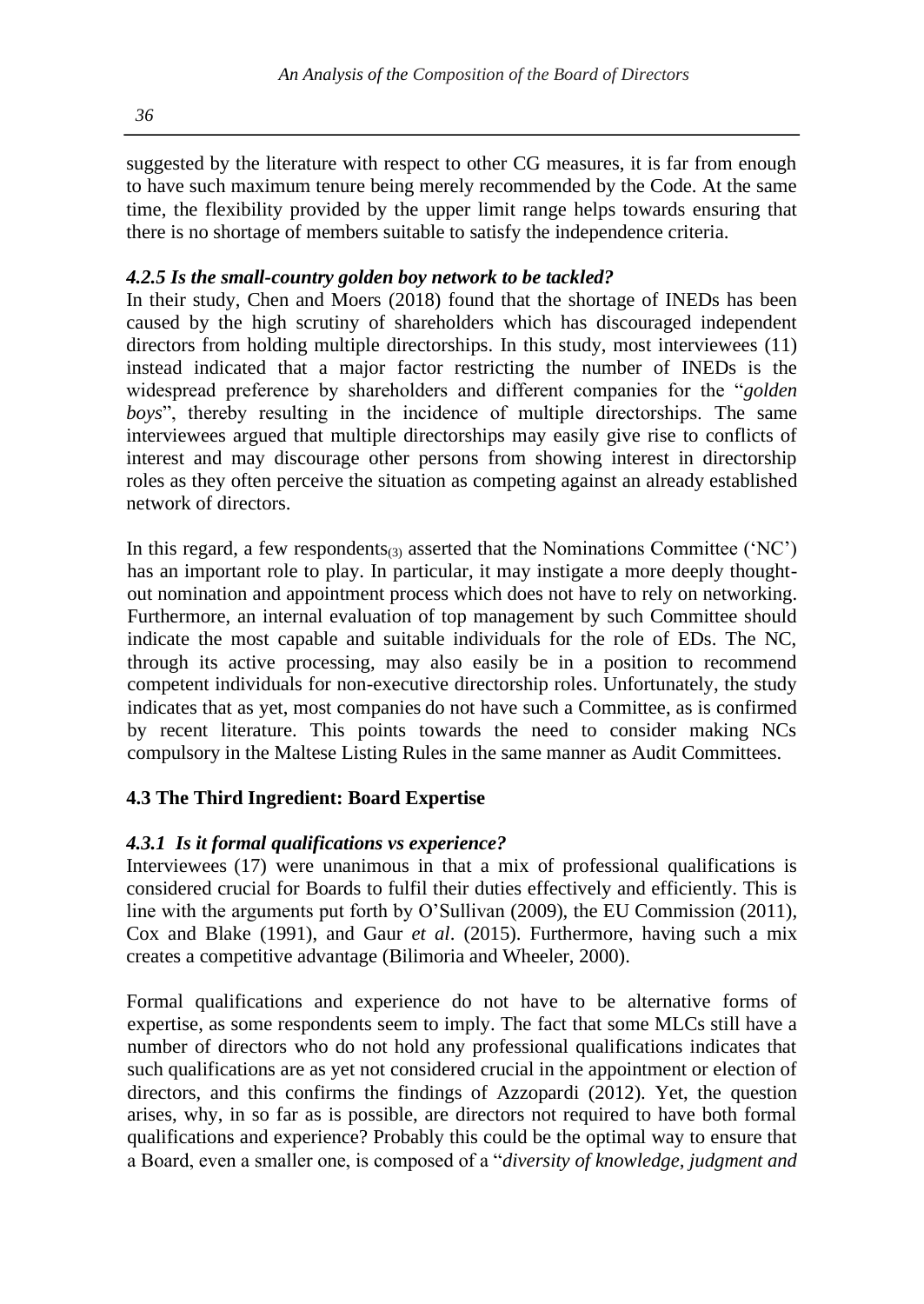*experience*", as recommended by the Code. All interviewees $(17)$  maintained that a director endowed with both qualifications and experience may be a rarity, but probably headhunting beyond "*the golden boys*" could result in unexpected gains.

Furthermore, when determining whether a director is fit and proper, the MFSA, as regulator, needs to go beyond the qualifications and experience of the individual director. It also needs to examine how far such personal attributes are compatible with those of the rest of the Board. In particular, the regulator could probably do well to pay particular attention to the overall mix of expertise where most of the directors are appointed by the major shareholders who, as also indicated earlier by Muscat (2007), tend to give too little attention to the range of expertise.

#### *4.3.2 Is director expertise to be regulated?*

Maltese law does not specify any minimum professional qualifications or experience to become a director. Nonetheless, the majority of respondents $(12)$  were against any new regulatory requirements for minimum qualifications or experience. Furthermore, Muscat (2007) contended that such a requirement, particularly that relating to experience, would be both impracticable and difficult to monitor.

Being fit and proper, as required by the regulator, translates itself into being "*honest, competent and solvent*". To date, the competent authority fails to objectively define what constitutes a competent director, merely stating that this varies with the position a person holds and the "*relevant circumstances*". The question that follows concerns the manner in which the MFSA is to appropriately judge the competence of a potential candidate if there are no clearer, more objective specifications than this. As already stated, the fitness and properness of the Board as a whole also still does not seem to be given its due importance. Possibly, the MFSA might be more strongly empowered by law to compel Boards, which may be deficient as a whole in such fitness and properness, to temporarily engage a number of consultants in order to ensure that the required skill gaps are filled in.

# **4.4 The Fourth Ingredient: Gender Diversity**

#### *4.4.1 How relevant is gender diversity?*

Despite the extensive literature highlighting the importance of having a gender diverse Board, interviewees $(17)$  were unanimously against any requirement with regards to the mix of female and male Board members as it is considered "*of no use, as competence is not related to gender*". Probably, few companies realise what they have missed until they opt for such diversity.

Board competence is highly related to one's vision and experience in life. Placing together a team of men and women should result in wider perspectives and challenges with respect to various issues such as priorities in decision-making, the life/work balance, ethics and even a company's vision, mission and ultimately strategy.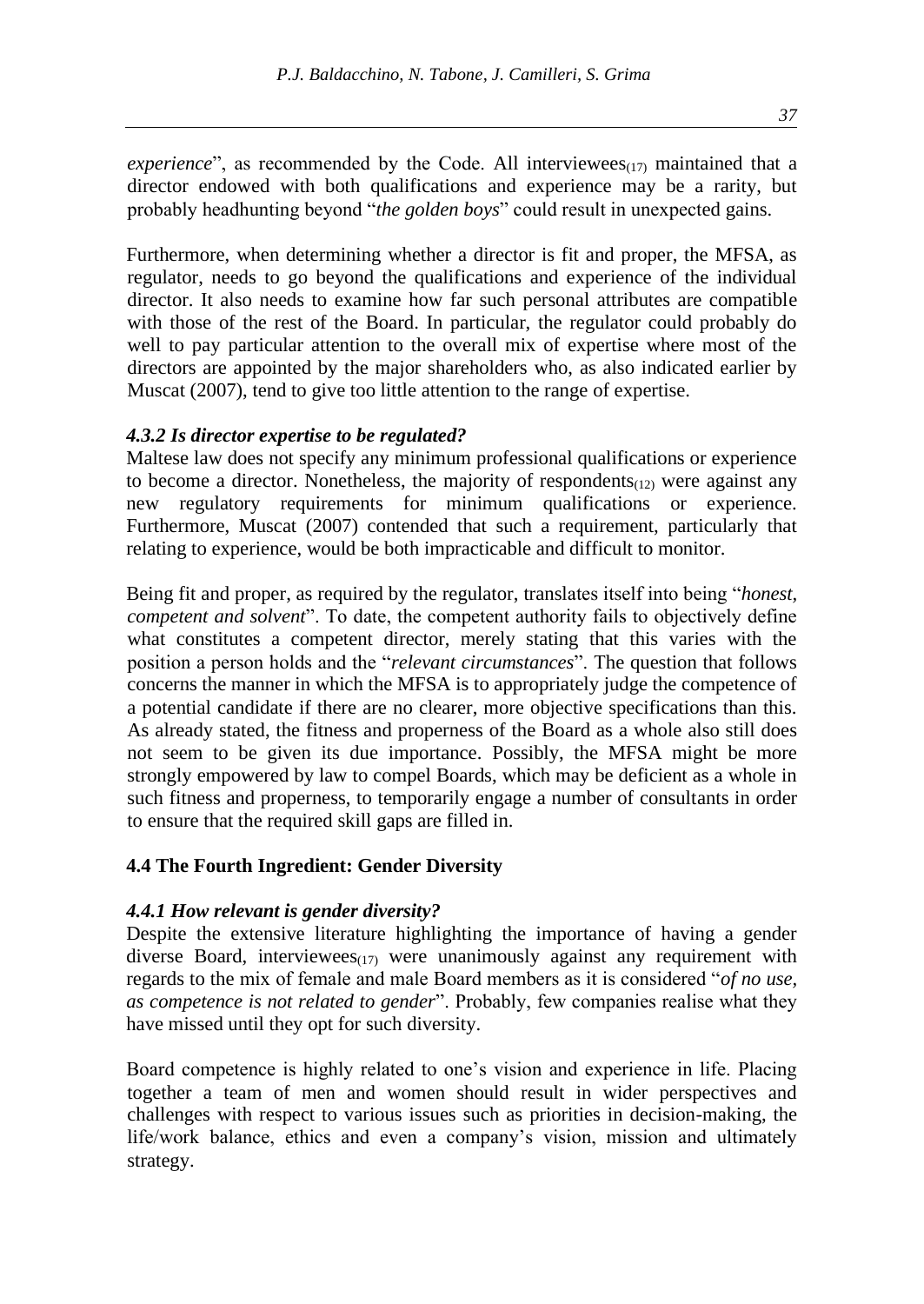# *4.4.2 Female board participation to be improved?*

As confirmed by the European Commission (2016), Malta has the lowest presence of female Board members. This is not a surprise given the lack of importance given to gender diversity by a few of the interviewees $\alpha_4$  as well as the failure of the Code to address the importance of gender diversity. A number of respondents $(6)$  took the position that the weak representation of females on Boards in Malta may be probably attributed to historical and cultural reasons, which are now being increasingly challenged. Furthermore, the recent introduction of free childcare and increased emphasis on teleworking are additional motivating factors for women returners.

Yet, while such recent public measures may encourage improvement in female Board participation, this is clearly not enough. The same report (European Commission, 2016) has also remarked that Malta is one of the few countries which does not have any national measures in place to promote the presence of women on Boards. The majority of respondents $_{(15)}$  were against the introduction of any gender quotas, and this is due to the fact that women may be elected to the Boards not exclusively on the basis of merit. However, it must be kept in mind, that such quotas are only a necessary evil, or rather a temporary measure to ensure that change does occur within the foreseeable future. In order not to undermine the quality and effectiveness of the Board, as claimed by many respondents $\sigma$  in the study, specific measures could be taken, such as requiring formal qualifications in the case of those making use of the quota mechanism. Furthermore, quotas need to be limited to a small percentage of the Board size, say a maximum of two out of a Board of seven.

Another issue is the need for adequately changing the regulatory framework so as to encourage Boards to become much more diverse. Thus, an alternative to requiring quotas in the law is that of changing the Code itself, which by addressing such issue of gender diversity may, with its more voluntarily comply-or-explain principle, generate less resistance towards adhering to quotas.

Finally, more public investment in awareness and education on gender equality may be helpful, as it would ultimately help to change employers' and shareholders' attitudes towards more acceptance of female members on the Board.

# **4.5 The Final Ingredient: Dealing with Chairperson/CEO Duality**

#### *4.5.1 Are the roles o the chairperson and the CEO to be separate?*

The Code proposes that the roles of the chairperson and CEO need to be separate to ensure that no one person has "*unfettered powers of discretion*" and to distinguish the Board's leadership from the management of the company. Yet, one of the provisos of the Code later allows the combination of the two roles, if an adequate justification is provided. If separating the two roles is so crucial, and given that the Code has a comply-or-explain principle, why is there is a specific provision that with an adequate explanation, one may combine? Such flexibility allows power-hungry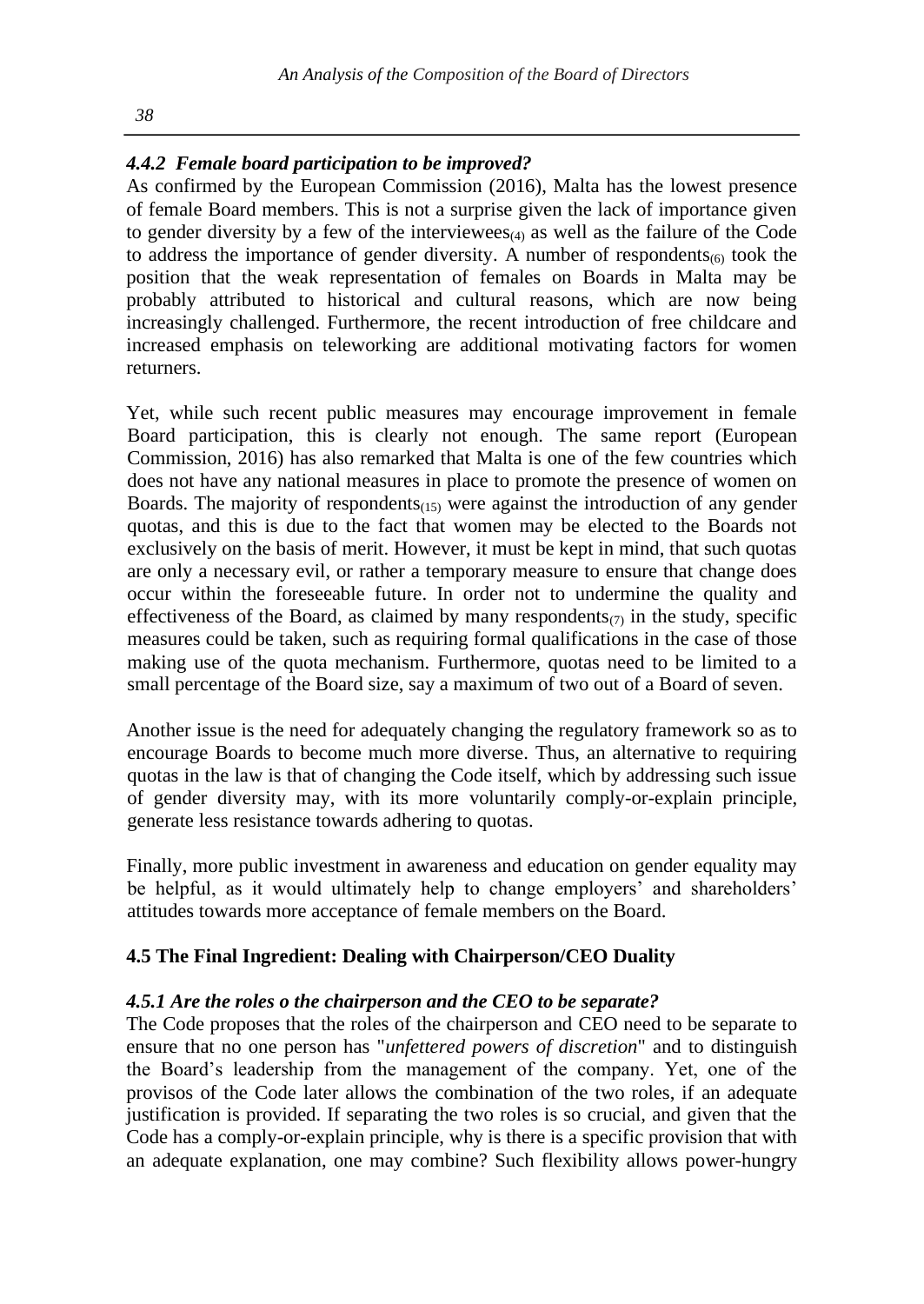individuals to occupy both roles with little, if any, resistance. However, even with no duality of roles, the CEO may still wield significant influence on the Board, especially if s/he has been chosen by the Board itself. One reason for this is that the Board may be very much dependant on the information provided by the CEO and his/her subordinates. In fact, the matter was controversial with almost half of the respondents<sub>(7)</sub> taking the position that the separation of the two roles is to be made mandatory. However, while there still exists dangers to having a separate chairperson and CEO, the problems are probably aggravated when the two roles are combined.

#### *4.5.2 What positions are the chairpeson and CEO to hold on the board?*

Most interviewees (13), in line with the Code, recommended that the chairperson is to hold an independent non-executive role. As stated by Wilson (2008), a nonexecutive chair is more likely to focus on Board issues rather than wander onto daily management issues. Furthermore, a number of interviewees (5) argued that a nonexecutive chair is better able to execute the Board's control, service and strategic functions, albeit possibly suffering knowledge deficit when compared to an executive chair. On the other hand, one could argue in favour of an executive chairperson, other than the CEO, which would still be in line with the Code recommendation favouring the separation of the two roles. However, in such a case, a power struggle between the executive chair and CEO may potentially arise and be harmful to the company.

However, the Code does not make any reference to the CEO's role in the Board, particularly, whether the CEO is or is not to be a Board member. As has been indicated in the literature, a number of arguments exist both in favour and against this. This is a contentious issue. In fact, the findings indicate a general reluctance on the part of companies towards having the CEO as a Board member, with most respondents (11) contending that s/he should be an *ex-officio* participant, either on a regular basis or on call as required. This is necessary in order to ensure that Board members are provided with the necessary knowledge and expertise needed for them to take an informed decision. However, a few respondents $(3)$  noted that if the CEO is a regular *ex-officio* participant, this may give rise to conflicts of interest, as also confirmed in the literature (Council on Foundations, 2010). Thus, they contended that it would be better if the CEO is only a participant upon invitation as this will give the chairperson the right to exclude the CEO from the meetings when potential conflicts of interest arise. Contrastingly, a number of interviewees (6) argued that the CEO is to be a Board member to place an element of onus and accountability on the CEO. Perhaps one way out of this dilemma is for the legal liability of the CEO to be specified more clearly in the regulatory framework, particularly the CA.

#### **5. Conclusions**

This study concludes that the Maltese regulatory framework, with respect to Board composition, is still lax and clearly needs to be tightened so as to spur more rigorous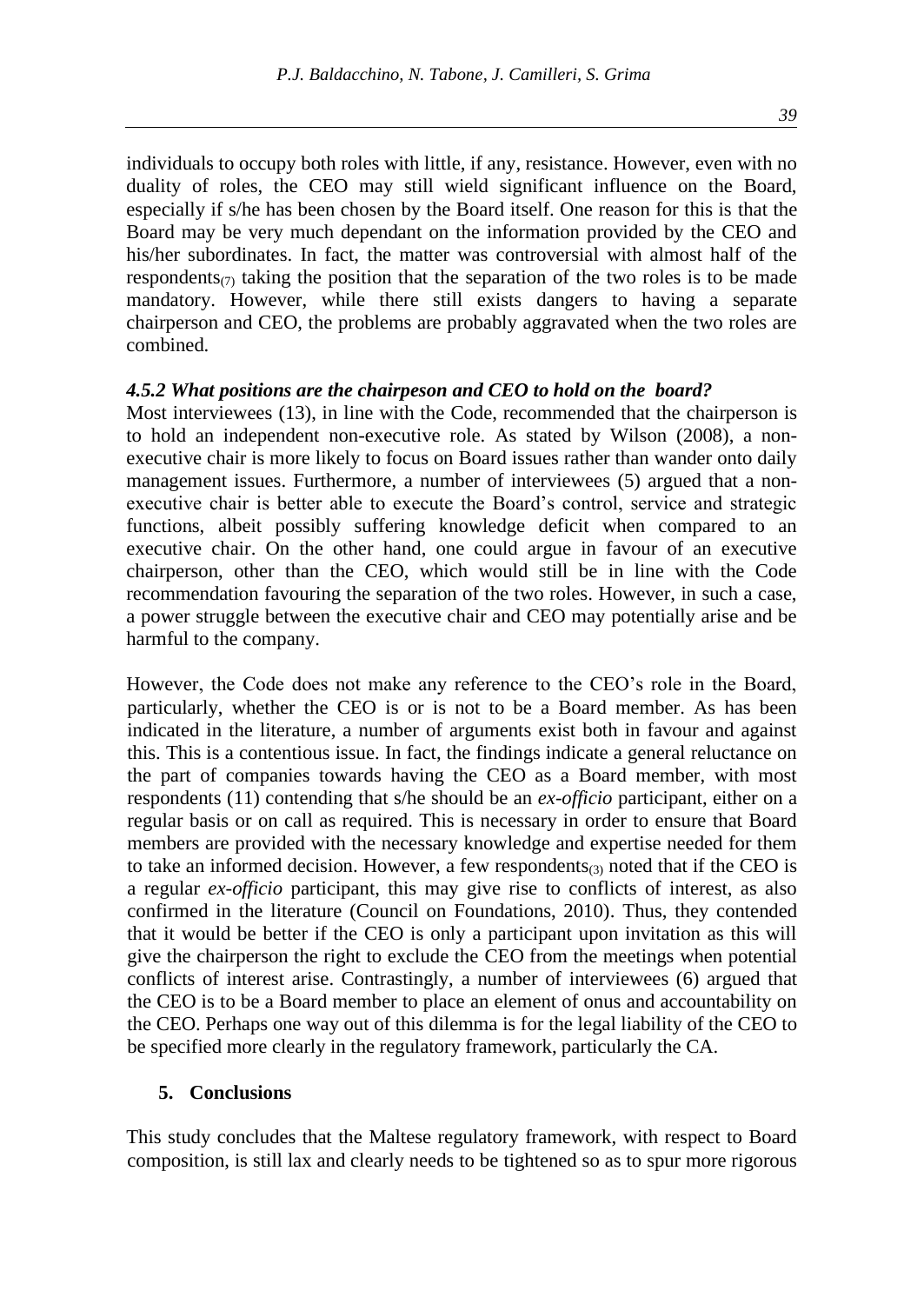implementation on the part of those responsible of CG. However, there seems to be a general strong resistance to change.

While Maltese law stipulates the minimum number of directors, there is no reference to any Board size capping. Indeed, if such capping were to be strictly established by law for all MLCs, this would probably signify the imposition of a harmful and much resented one-size-fits-all approach. Flexibility is therefore needed in this connection. Too small a Board is likely to suffer from a lack of expertise, while if too large, a Board is likely to be rendered unmanageable and inefficient. The key is therefore for the company to determine its Board size in a way that ensures an adequate collective competence and willingness for the Board to be effective, and to take into account company size, scope and range of operations, along with best CG practices.

The concept of director independence seems to be quite complex and ambiguous, with much controversy as to who is and what makes a Board member truly independent. More regulatory clarity is required in this respect. While, admittedly it is much easier to be prescriptive about independence in appearance than independence of mind, yet, the CG regulatory framework probably needs to include much more emphasis on the latter. Specifically, distinctions among the different types of directors – EDs, NEDs and INEDs – need to be carefully made, clearly defining where the lines between each type are to be drawn.

With respect to Board expertise, the study concludes that, despite the fact that companies acknowledge the importance of having a Board composed of Board members holding a mix of professional qualifications, they strongly resist any legal requirements in this respect. The general view is that experience is much more valuable than qualifications, even to the extent that qualifications are too often ignored.

MLC Boards also have a low presence of female Board members, with gender diversity not being given any priority. The study concludes that the benefits of having a diverse Board are rarely appreciated, with the current impetus being that of looking narrowly at the quality of the individual Board member rather than the composite skillset of the whole Board.

A final conclusion of the study is that with regards to the chairperson/CEO links, the roles of the chairperson and CEO are separated in most MLCs. Yet, probably the best arrangements need to consist of a non-executive chairperson and a separate CEO, the latter normally participating in Board matters, but such participation is to remain subject to Board invitation.

There exists no optimal Board composition as there is no one single model of CG. Nonetheless, it is paramount to thoroughly consider the various aspects of Board composition within the context of each MLC and its operations in order to determine the composition which is best suited to each Board. Furthermore, in order to remain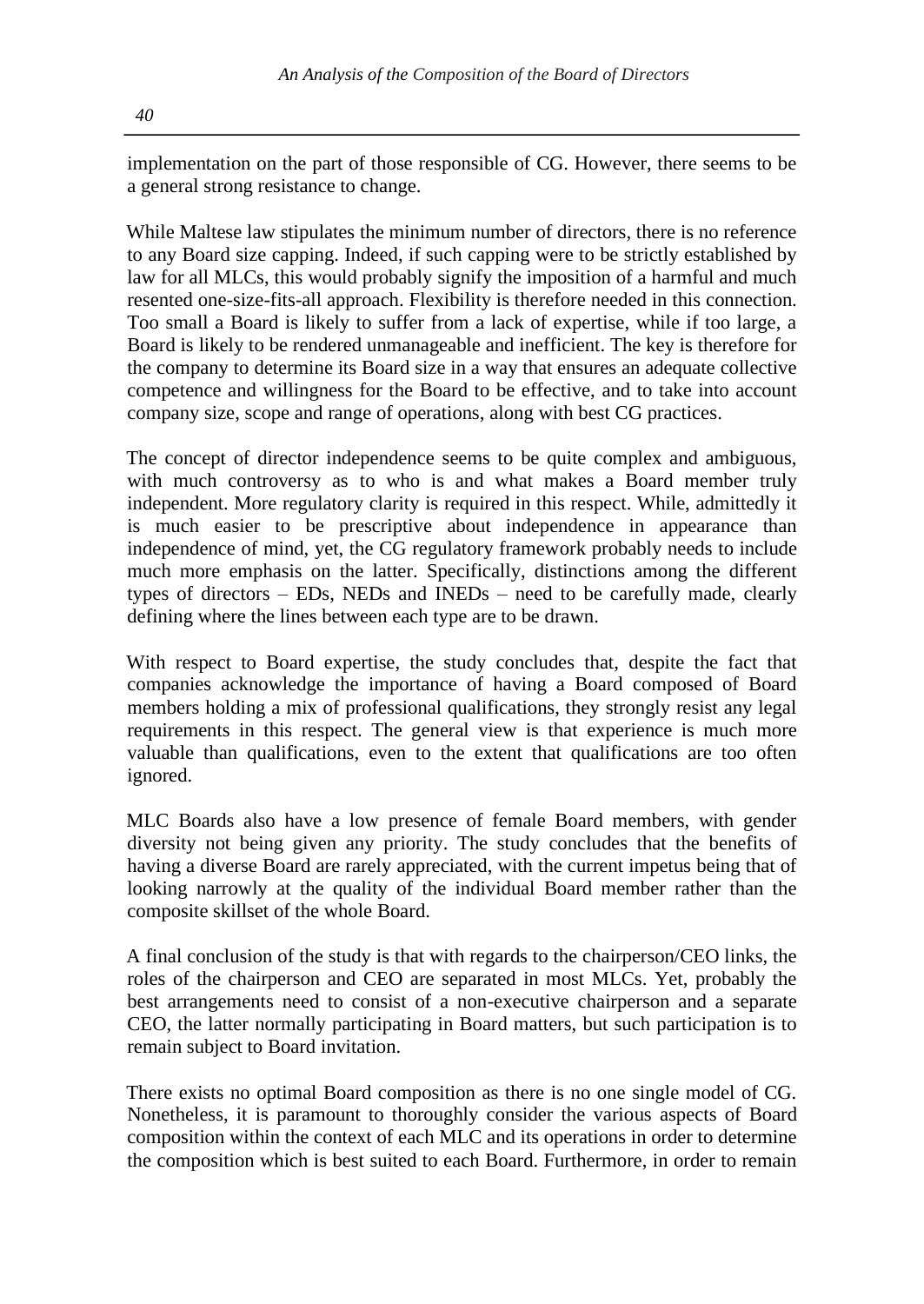competitive and flourish, organisations clearly need to comprehend and appreciate the significance of enhancing their CG practices. However, for CG practices to be effective, it is not enough that MLCs subject themselves to self-regulation. There is also the need for the competent authorities to carry out the relevant statutory changes so as to improve the quality of regulation, and not just increase its quantity (Baldacchino, 2007; 2017). After all, regulation is the cake recipe and, as stated by one expert in the study, "*having a good recipe goes a long way towards baking the right cake*".

#### **References:**

- Adams, R.B., Ferreira, D. 2009. Women in the boardroom and their impact on governance and performance. Journal of Financial Economics, Vol. 94, No. 2, 291-309.
- Anand, S. 2007. Essentials of corporate governance. John Wiley & Sons.
- Azzopardi, J.R. 2012. The Board/Management Relationship Aspect of Corporate Governance in Maltese Listed Companies. University of Malta, Faculty of Law.
- Baldacchino, P.J. 2013. On bossing the boss. First International OFEL Conference on Corporate Governance. Zagreb, Governance Research and Development Centre (CIRU), 1-11.
- Baldacchino, P.J. 2017. External Auditing and Corporate Governance Perspectives in a Small State: The Case of Malta, Doctoral Dissertation, Loughborough University, available at: https://dspace.lboro.ac.uk/dspace-jspui/bitstream/2134/32602/3/Thesis-2017-Baldacchino.pdf.
- Bezzina, F., Grima, S. 2012. Exploring factors affecting the proper use of derivatives: an empirical study with active users and controllers of derivatives. Managerial Finance, Vol. 38, No. 4, 414-434.
- Bezzina, F., Grima, S., Mamo, J. 2014a. Risk Management practices adopted by financial firms in Malta. Managerial Finance, vol. 40, no. 6, 587-612.
- Bezzina, F.H., Baldacchino, P.J., Azzopardi, J.R. 2014b. The corporate governance relationship between the board and management in Maltese listed companies. In Tipurić, D., Raguž, V., Podrug, N. (eds.) Rethinking Corporate Governance, London, UK, Pearson, 1-15.
- Bilimoria, D., Wheeler, J.V. 2000. Women corporate directors: Current research and future directions. Women in Management: Current Research Issues, Vol. 2, No. 10, 138-163.
- Boone, A.L., Field, L.C., Karpoff, J.M., Raheja, C.G. 2006. The Determinants of Corporate Board Size and Composition: An Empirical Analysis. Journal of Financial Economics, Vol. 85, No. 1, 66-101.
- Braun, V., Clarke, V. 2006. Using thematic analysis in psychology. Qualitative Research in Psychology, 3(2), 77-101.
- Briguglio, L. 1995. Small island developing states and their economic vulnerabilities. World Development, Vol. 23, No. 9, 1615-1632.
- Camilleri, S., Grima, L., Grima, S. 2019. The effect of dividend policy on share price volatility: An analysis of Mediterranean banks' stock. Managerial Finance, 45(2), 348- 364.
- Caruana, D. 2017. Listed Companies the Board Composition. Available at: http://rizzofarrugia.com/financial-articles/monthly/listed-companies-the-boardcomposition.
- Chen, L., Moers, F. 2018. The market for independent directors. Corporate Governance: An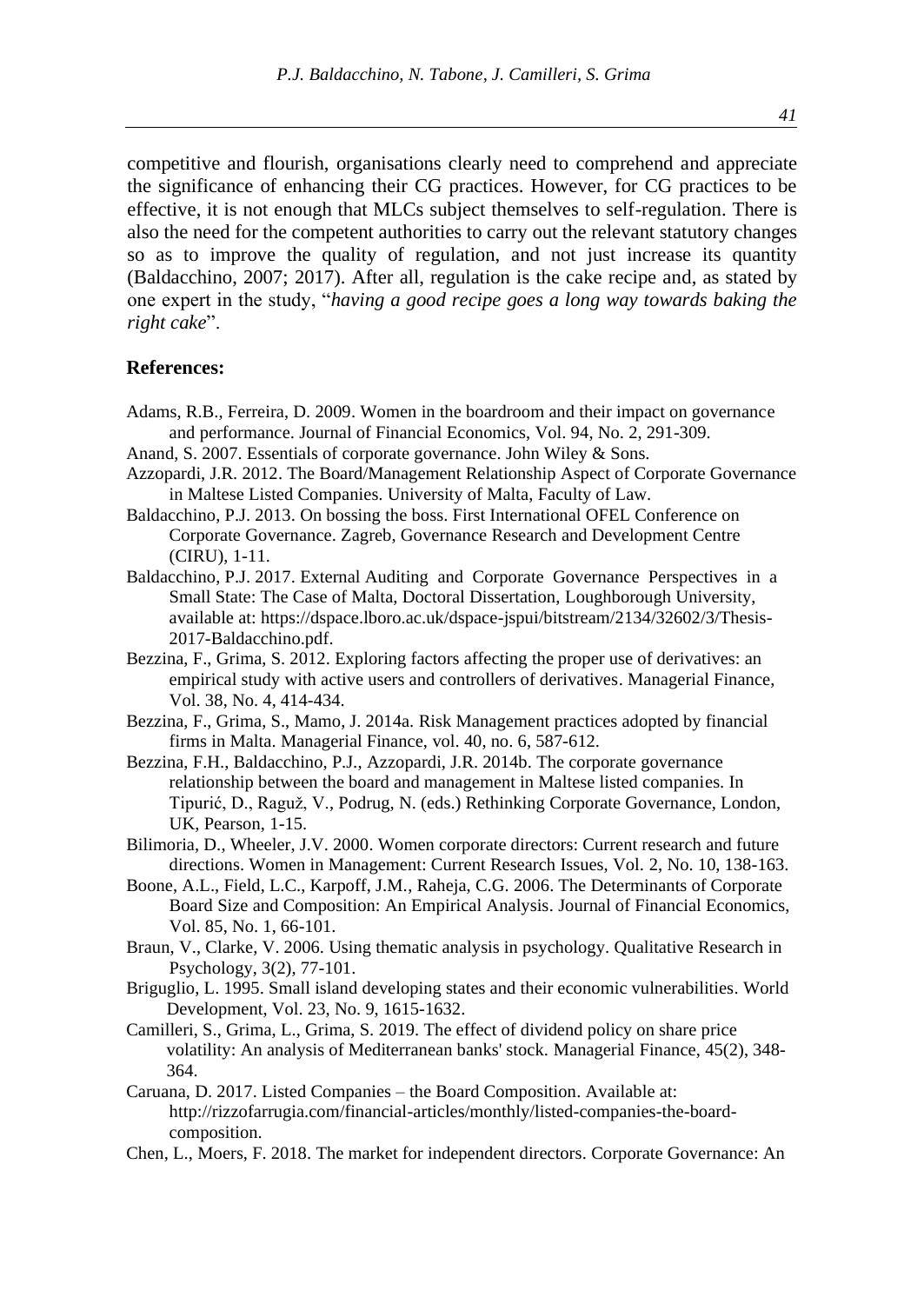| International Review, Vol. 26, No. 6, 429-447.<br>Cohen, J., Krishnamoorthy, G., Wright, A.M. 2002. Corporate Governance and the Audit<br>Process. Contemporary Accounting Research, Vol. 19, No. 4, 573-594.<br>Council on Foundations. 2010. Should CEOs Be on the Board? Available at:<br>http://www.cof.org/sites/default/files/documents/files/CEOs On Boards.pdf.<br>Cox, T.H., Blake, S. 1991. Managing Cultural Diversity: Implications for Organizational<br>Competitiveness. Academy of Management Perspectives, Vol. 5, No. 3, 45-46.<br>Davies, P., Hopt, K.J. 2013. Corporate Boards in Europe-Accountability and Convergence.<br>The American Journal of Comparative Law, Vol. 61, No. 2, 301-376.<br>Duke, J., Kankpang, K. 2011. Linking corporate governance with organizational<br>performance: New insights and evidence from Nigeria. Global Journal of Management<br>and Business Research, Vol. 11, No. 12, 47-58. |
|------------------------------------------------------------------------------------------------------------------------------------------------------------------------------------------------------------------------------------------------------------------------------------------------------------------------------------------------------------------------------------------------------------------------------------------------------------------------------------------------------------------------------------------------------------------------------------------------------------------------------------------------------------------------------------------------------------------------------------------------------------------------------------------------------------------------------------------------------------------------------------------------------------------------------------------|
| European Commission. 2016. Gender Balance on Corporate Boards: Europe Is Cracking the<br>Glass Ceiling, Directorate-General for Justice and Consumers, Fact Sheet, July,<br>Brussels, Belgium, available at:<br>https://ec.europa.eu/newsroom/document.cfm?doc_id=46280.<br>EY. 2016. Navigating disruption without gender diversity? Think again, available at:                                                                                                                                                                                                                                                                                                                                                                                                                                                                                                                                                                         |
| https://assets.ey.com/content/dam/ey sites/eycom/en_gl/topics /work force/ EY-<br>women-in-industry.pdf.<br>Ford, D. and Rohini, P. 2011. Gender Quotas and Female Leadership: A Review Background<br>Paper for the World Development Report on Gender 2012. World Bank, Washington<br>D.C, USA, available at:                                                                                                                                                                                                                                                                                                                                                                                                                                                                                                                                                                                                                           |
| https://siteresources.worldbank.org/INTWDR2012/Resources/7778105-<br>1299699968583 /7786210-1322671773271/Pande-Gender-Quotas-April-2011. pdf.<br>Gaur, S.S., Bathula, H., Singh, D. 2015. Ownership concentration, board characteristics and<br>firm performance: A contingency framework. Management Decision, Vol. 53, No. 5,<br>pp. 911-931.                                                                                                                                                                                                                                                                                                                                                                                                                                                                                                                                                                                         |
| Goergen, M., Renneboog, L. 2000. The Role of Large Shareholders in Disciplining Poor<br>Performance: Corporate Governance in Listed Belgian Companies. Managerial<br>Finance, Vol. 26, No. 10, 22-41.<br>Gordon, J.N. 2006. The Rise of Independent Directors in the United States, 1950-2005: The                                                                                                                                                                                                                                                                                                                                                                                                                                                                                                                                                                                                                                       |
| Shareholder Value and Stock Market Prices. Stanford Law Review, Vol. 59, No. 6, p.<br>1465.<br>Guest, G., Bunce, A., Johnson, L. 2006. How Many Interviews Are Enough? An Experiment<br>with Data Saturation and Variability. Field Methods, (18:1), 1st February, 59-82.                                                                                                                                                                                                                                                                                                                                                                                                                                                                                                                                                                                                                                                                |
| Harrell, M.C., Bradley, M.A. 2009. Data Collection Methods: Semi-Structured Interviews<br>and Focus Groups. RAND Corporation, California, USA.<br>Higgs, D. 2003. Review of the Role and Effectiveness of Non-Executive Directors. London,<br>UK, available at: www.ecgi.org/codes/documents/higgs.pdf.                                                                                                                                                                                                                                                                                                                                                                                                                                                                                                                                                                                                                                  |
| Jensen, M.C. 1993. The Modern Industrial Revolution, Exit, and the Failure of Internal<br>Control Systems; The Modern Industrial Revolution, Exit, and the Failure of Internal<br>Control Systems. The Journal of Finance, Vol. 48, No. 3, 831-880.<br>Kakabadse, A.P., Kakabadse, N.K., Knyght, R. 2010. The chemistry factor in the                                                                                                                                                                                                                                                                                                                                                                                                                                                                                                                                                                                                    |
| Chairman/CEO relationship. European Management Journal, Vol. 28, No. 4, 285-296.<br>Kim, K.A., Nofsinger, J.R., Mohr, D.J. 2010. Corporate Governance. Prentice Hall, New<br>Jersey, USA.<br>King, R. 1993. The geographical fascination of islands. In Lockhart, D.G., Drakakis-Smith,                                                                                                                                                                                                                                                                                                                                                                                                                                                                                                                                                                                                                                                  |
| D., Schembri, J. (Eds), The Development Process in Small Island States. Routledge,<br>London, 13-37.                                                                                                                                                                                                                                                                                                                                                                                                                                                                                                                                                                                                                                                                                                                                                                                                                                     |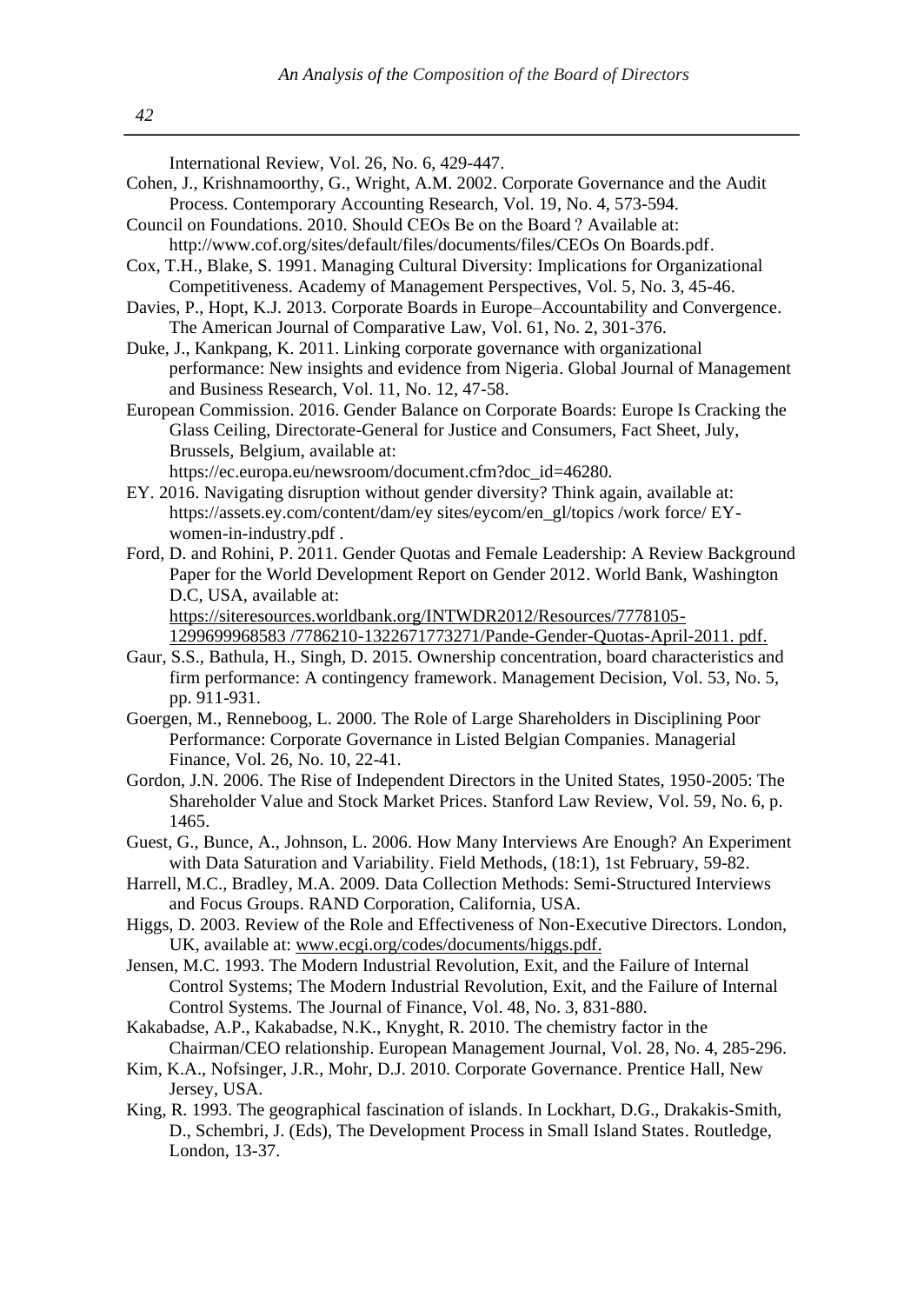- Lehn, K.M., Patro, S., Zhao, M. 2009. Determinants of the Size and Composition of US Corporate Boards: 1935-2000. Financial Management, Vol. 38, No. 4, 747-780.
- Lieu, A. 2016. The Role of Ex-Officio and Board Observers, Available at: https://legalvision.com.au/the-role-of-ex-officio-and-board-observers.
- Lipton, M., Lorsch, J.W. 1992. A Modest Proposal for Improved Corporate Governance. The Business Lawyer, Vol. 48, No. 1, 59-77.

Lord Davies of Abersoch. 2011. Women on Boards. Available at: https://assets.publishing.service.gov.uk/government/uploads/system/uploads/attachmen t\_data/file/31480/11-745-women-on-boards.pdf.

- Magri, A., Farrugia, A., Valetta, F., Grima, S. 2019. An Analysis of the Risk Factors Determining Motor Insurance Premium in a Small Island State: The Case of Malta. International Journal of Finance, Insurance and Risk Management, IX(1-2), 63-85.
- Mason, M. 2010. Sample Size and Saturation in Phd Studies Using Qualitative Interviews. In Forum Qualitative Sozialforschung Forum: Qualitative Social Research. Article 8.
- Mazreku, I, Morina, F., Misiri, V., Spiteri, J., Grima, S. 2019. [Determinants of the Level of](javascript:void(0))  [Non-Performing Loans in Commercial Banks of Transition Countries.](javascript:void(0)) European Research Studies Journal, 21(3), 3-13.
- McIntosh, M.J., Morse, J.M. 2015. Situating and Constructing Diversity in Semi-Structured Interviews. Global Qualitative Nursing Research, Vol. 2, 1-12.
- Mifsud, A. 2008. The Appointment of Directors under Maltese Law: An Evaluation. University of Malta, Faculty of Law.
- Mishra, R.K., Jhunjhunwala, S. 2013. Diversity and the Effective Corporate Board. Academic Press, Massachusetts, USA.
- Monks, R., Minow, N. 2011. Corporate Governance, 5th edn., Wiley-Blackwell, New Jersey, USA.
- Morse, J.M. 1995. The Significance of Saturation. Qualitative Health Research, (5:2), 147- 149.
- Muscat, A. 2007. Principles of Maltese Company Law. Malta University Press, Malta.
- National Association of Corporate Directors (NACD). 2017. Report of the NACD Blue Ribbon Commission on Board Leadership. Available at:

https://www.nacdonline.org/insights/publications.cfm?ItemNumber=42698.

- Nordberg, D. 2011. Corporate Governance and the Board. In Idowu, S.O. and Louche, C. (eds.) Theory and Practice of Corporate Social Responsibility, 39-53. Berlin, Germany, Springer.
- O'Sullivan, N. 2009. Why do CEOs hold non‐executive directorships? An analysis of the role of governance and ownership. Management Decision, Vol. 47, No. 5, 760-777.
- Pace, D., Hili, J., Grima, S. 2016. [Active versus Passive Investing: An](javascript:void(0)) Empirical Study on [the US and European Mutual Funds and ETFs.](javascript:void(0)) Contemporary Issues in Bank Financial Management Contemporary Studies in Economic and Financial Analysis, 97, 1-35. Emerald Group Publishing Limited.
- Raheja, C.G. 2005. Determinants of Board Size and Composition: A Theory of Corporate Boards. The Journal of Financial and Quantitative Analysis, Vol. 40, No. 2, 283-306.
- Ringe, W.G. 2013. Independent Directors: After the Crisis. European Business Organization Law Review (EBOR), Vol. 14, No. 3, 401-424.
- Sant, I. 2003. The New Code of Principles of Good Corporate Governance and Its Implications for Maltese Listed Companies. University of Malta, Faculty of Economics, Management and Accountancy.

Lorsch, J.W., Zelleke, A. 2005. Should the CEO be the chairman? MIT Sloan Management Review, Vol. 46, No. 2, 71-74.